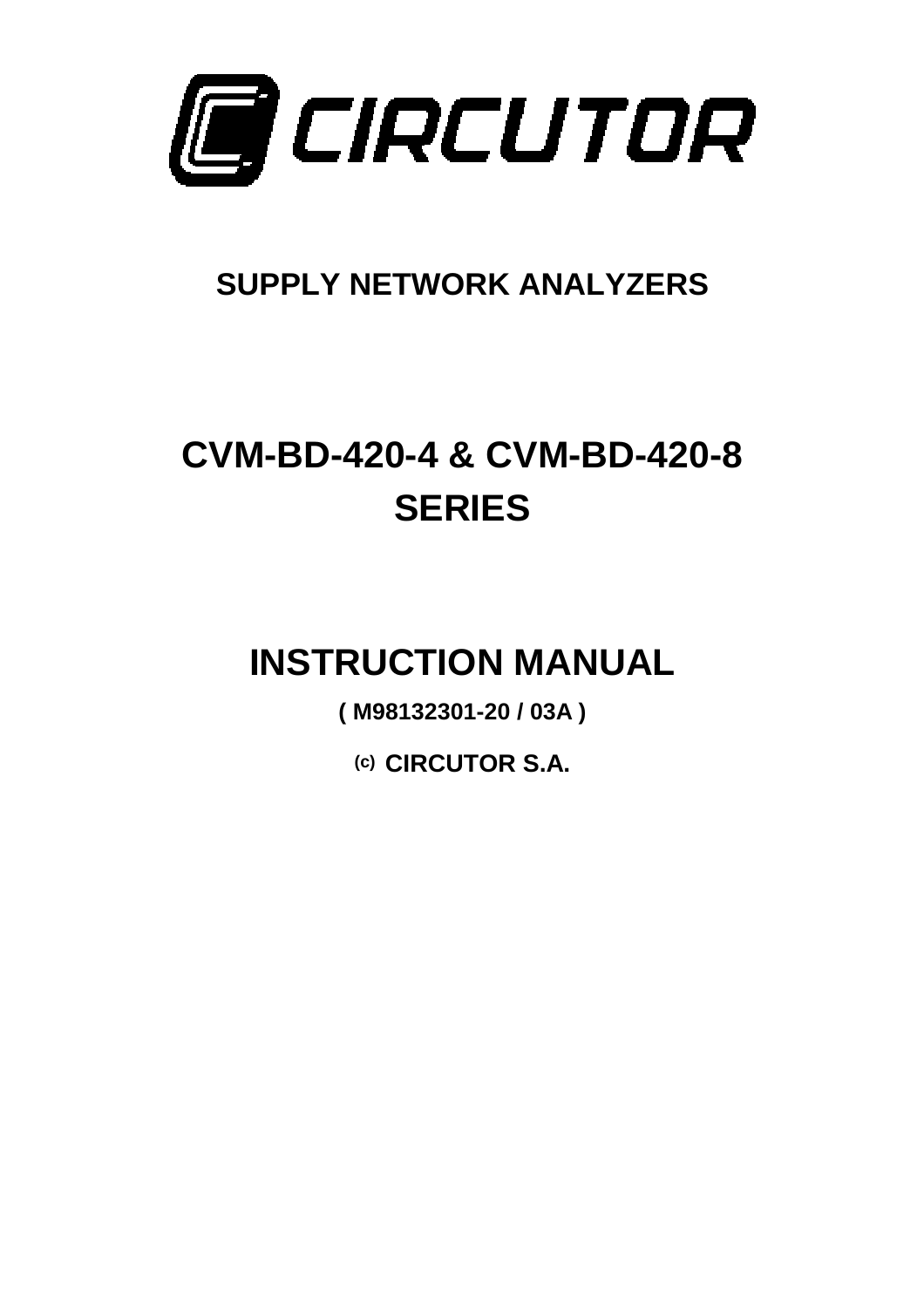# **CVM-BD-420-4 & CVM-BD-420-8 SUPPLY NETWORK ANALYZERS**

| Page |
|------|
|      |

|                                                   | $\overline{2}$ |
|---------------------------------------------------|----------------|
|                                                   | $\overline{2}$ |
|                                                   | $\overline{2}$ |
|                                                   | 3              |
|                                                   | 3              |
|                                                   | 6              |
|                                                   | 6              |
|                                                   | 7              |
| 3.2.- CVM-BD-420- connection terminal             | 9              |
| 3.3.- Connection drawing for the CVM-BD-420-      | 10             |
|                                                   | 14             |
|                                                   | 16             |
| 5.1.- Phase-to-Phase or Phase-to-Neutral voltages | 16             |
| 5.2.- Voltage Transformer Primary                 | 17             |
| 5.3.- Voltage Transformer Secondary               | 18             |
| 5.4.- Current Transformer Primary                 | 18             |
|                                                   | 19             |
|                                                   | 22             |
|                                                   | 23             |
|                                                   | 24             |
|                                                   | 25             |
|                                                   | 26             |
|                                                   | 29             |
|                                                   | 30             |
|                                                   | 31             |
|                                                   | 31             |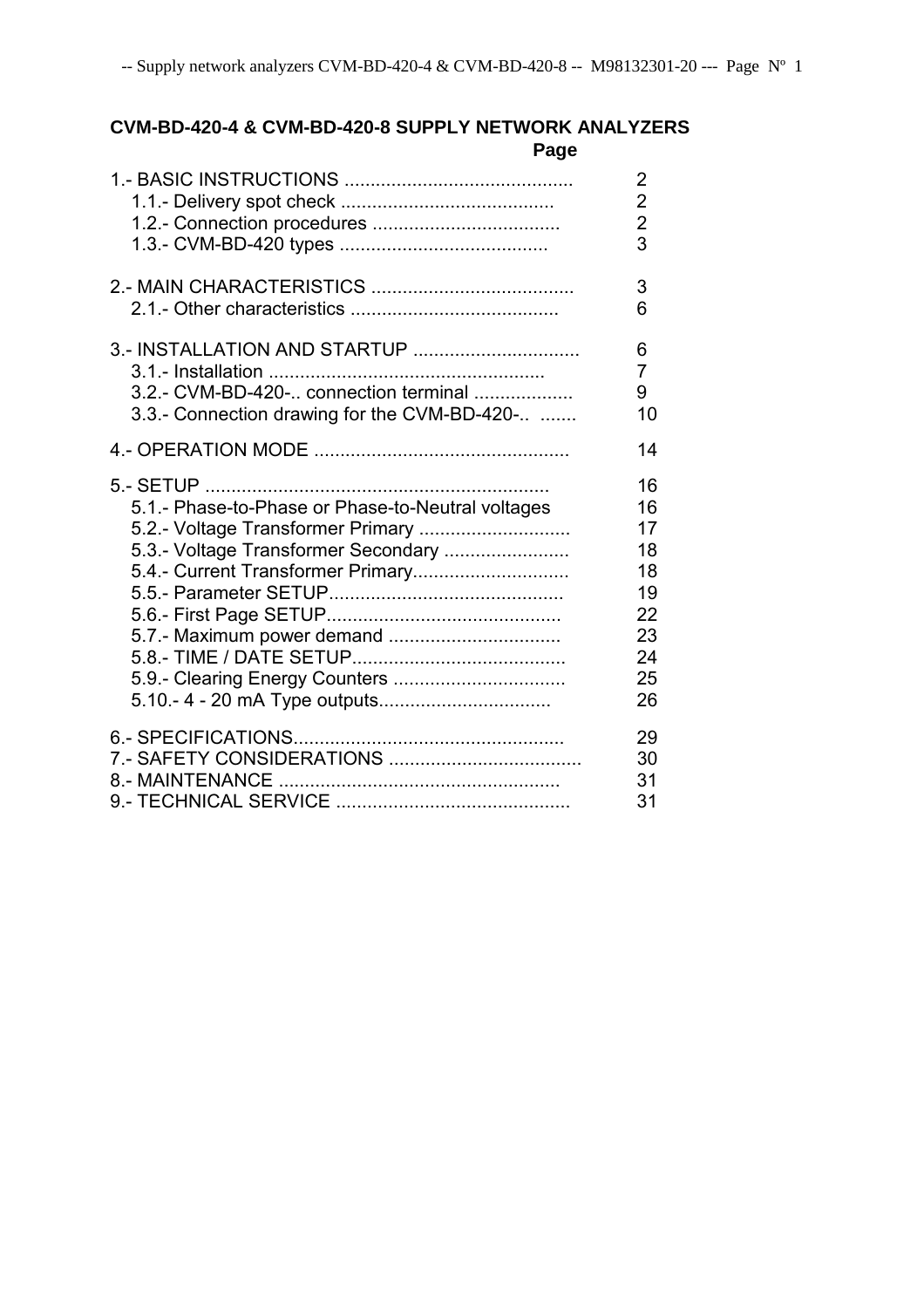# **1.- BASIC INSTRUCTIONS**

# **1.1.- Delivery spot check**

This manual is issued to help all the CVM-BD-420-4 & CVM-BD-420-8 users to install and use it in order to get the best from it. After receiving the unit please check the following points:

- (a) Does this device corresponds to your order specifications?
- (b) Check if any damage was done during the shipment process.
- (c) Verify that it includes \*One instruction manual .

# **1.2.- Connection procedures**

Before connecting the instrument to the mains verify the following:

# (a) **Power supply :**

 **230 V a.c.** Power supply Va.c. ( Single phase ) Frequency: 50 ... 60 Hz

## (b) Maximum measuring voltage:

- Standard : 500 V a.c. phase-neutral / 866 V a.c. between phases
- *A special model for 110 V measuring is available: 100 V a.c. phase-neutral / 173 V a.c. between phases*
- (c) Maximum measuring current: Transformer of In / 5 A a.c.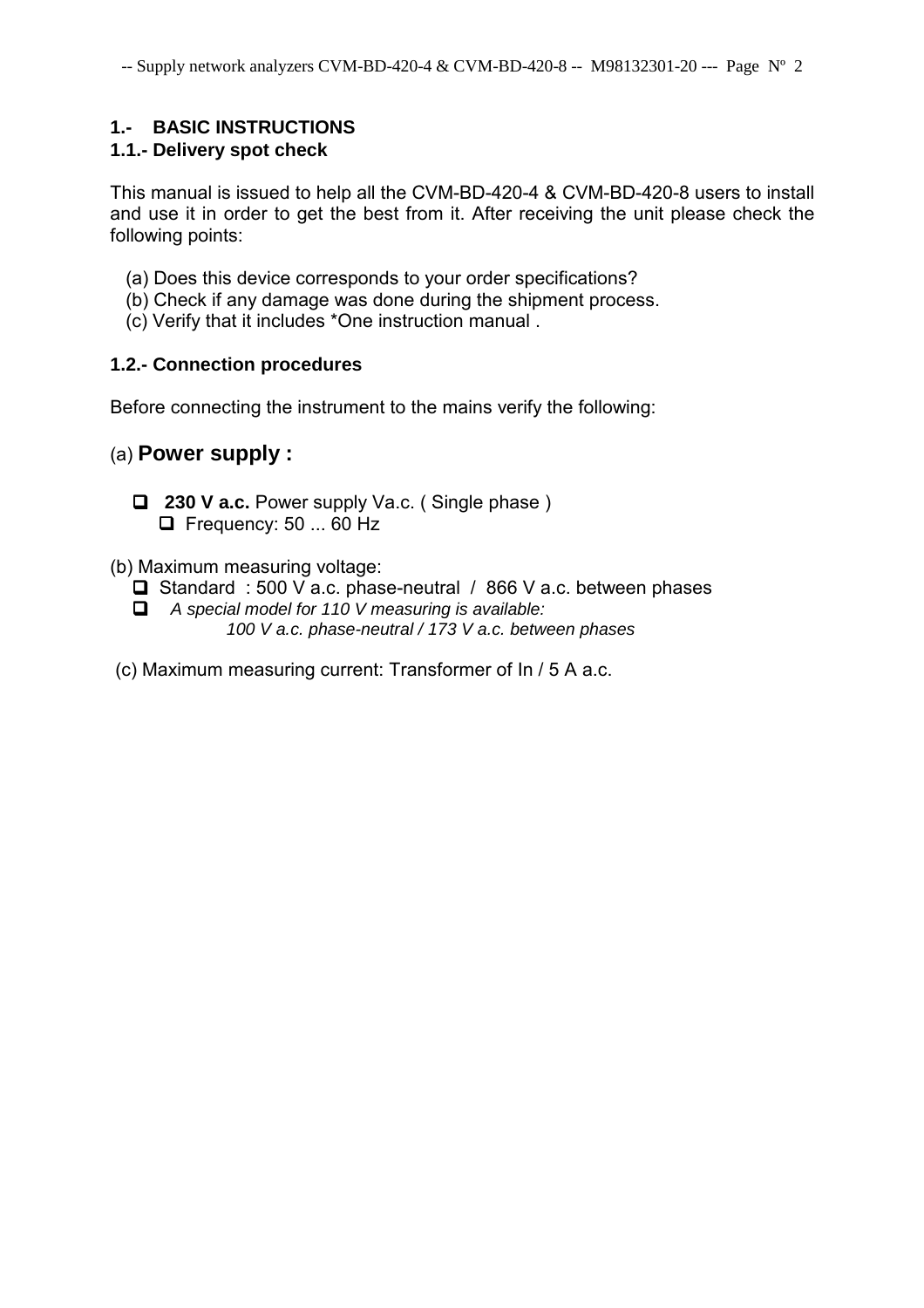## **1.3.- CVM-BD-420 types**

 Two CVM-BD-420 types are available according to the number of analog outputs that the analyzer equips:

| Code      | Type         | <b>Features</b>                         |
|-----------|--------------|-----------------------------------------|
| 17 70 262 | CVM-BD-420-4 | $\vert$ 4C + 4 analog outputs + display |
| 17 70 263 | CVM-BD-420-8 | $AC + 8$ analog outputs + display       |

#### **2.- MAIN CHARACTERISTICS**



 The CVM-BD-420-4 & CVM-BD-420-8 power meters are programmable measuring instruments, offering several operation possibilities selectable in their SETUP option. Before power supplying the instrument, read the **CONNECTIONS and SETUP**  sections and choose the most suitable operation mode for getting your desired data.

4 or 8 user-programmable analog outputs are available. (Section 5.10)

The CVM-BD-420-.. is an instrument which measures, calculates and displays all the main electrical parameters at any electrical network (balanced or not). The measuring is true RMS value, through three a.c. Voltage inputs and three a.c. Current inputs (from Current Transformers .../ 5A).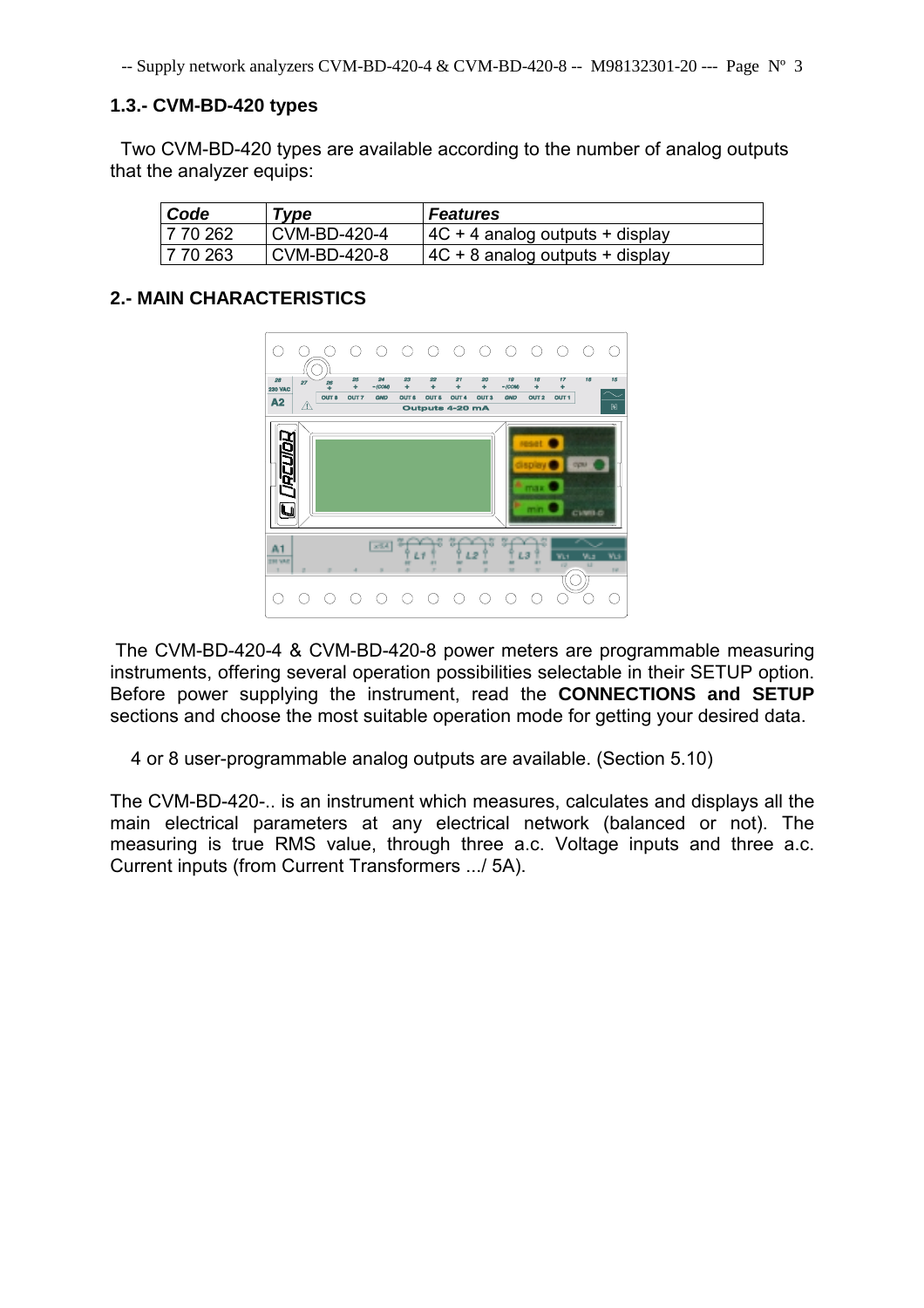-- Supply network analyzers CVM-BD-420-4 & CVM-BD-420-8 -- M98132301-20 --- Page Nº 4

By means of an internal microprocessor it simultaneously measures:

| Parameter               | I 1 | L2 | L <sub>3</sub> | Average | <b>Addition</b> |
|-------------------------|-----|----|----------------|---------|-----------------|
| Voltage (phase-neutral) | X   | X  | X              | X       |                 |
| Voltage (phase-phase)   | x   | X  | X              | X       |                 |
| Current                 | X   | X  | X              | X       |                 |
| Active power            | X   | X  | X              |         | Х               |
| Reactive power L        | x   | X  | X              |         | Х               |
| Reactive power C        | X   | X  | X              |         | Χ               |
| Power factor            | X   | X  | X              | X       |                 |
| Apparent power          |     |    |                |         | Х               |
| Frequency               | X   |    |                |         |                 |

| <b>Parameter</b>                                                              | CVM-BD-420-                      |
|-------------------------------------------------------------------------------|----------------------------------|
| Date/Time dd/mm/yy hh:mm:ss                                                   | <b>TIME</b>                      |
| Active energy (two indep. meters: demanded energy $(+)$   kWh $(+)$ and $(-)$ |                                  |
| and generated energy (--))                                                    |                                  |
| Reactive energy (inductive), two indep. meters                                | $\parallel$ kvarh.L (+) and (--) |
| Reactive energy (capacitive), two indep. meters                               | $\vert$ kvarh.C $(+)$ and $(-)$  |

---------------------------------------------------

The CVM-BD-420-.. allows reading up to 54 electrical parameters in 18 screens, shown in a three line numerical display, where you can see:

> (a) Phase-phase or phase-neutral voltage of the three phases (b) 51 user-selectable parameters according to the model (see attached table)

And also the **MAXIMUM POWER DEMAND**: The power demand is integrated during a prefixed period.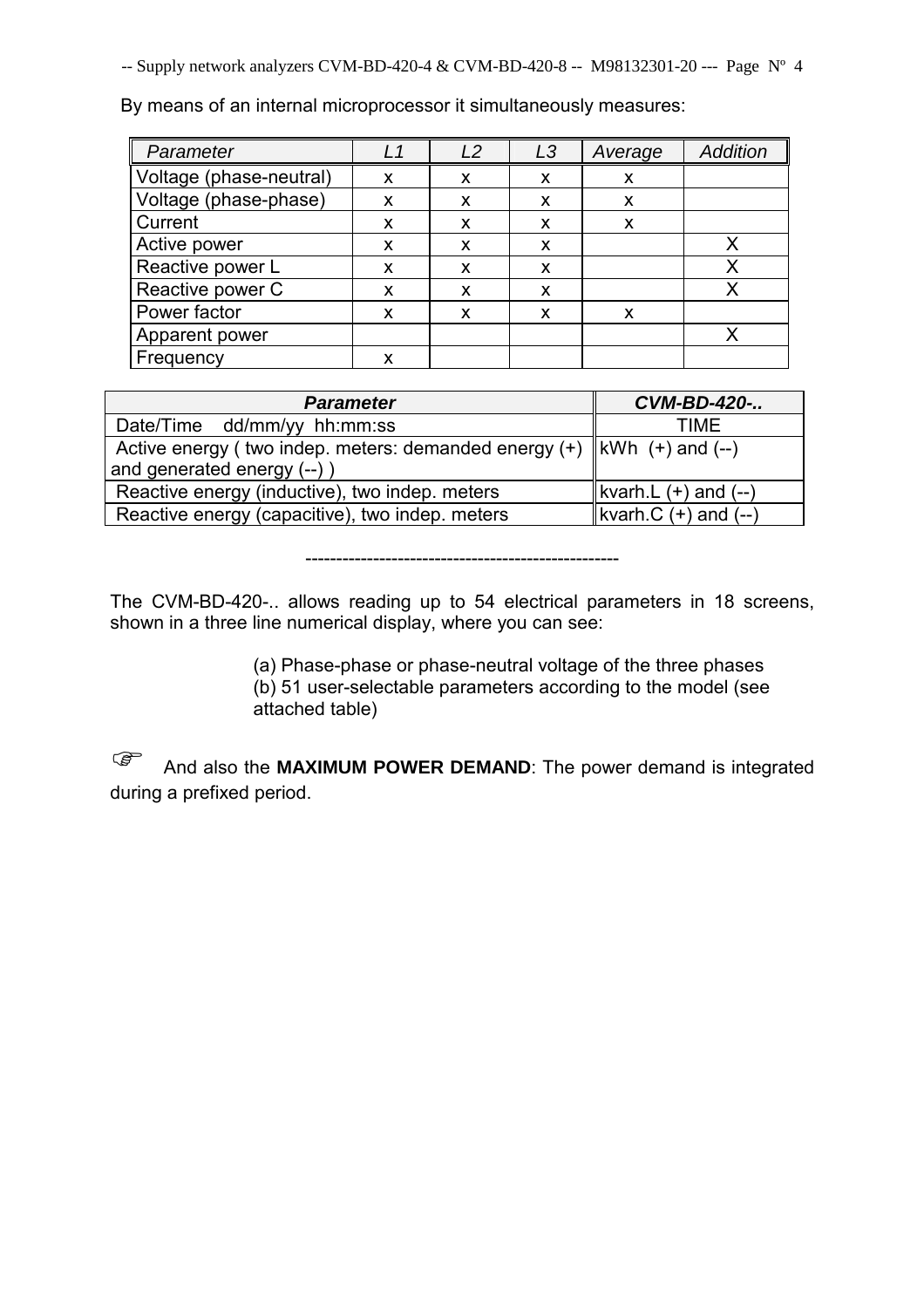You can select:

- a) The parameter to be controlled (it can measure active power **kW**, apparent power **kVA** or three phase average current **AIII**).
- b) The demand period (1 to 60 min.).

 This power demand function works with sliding window : shows the accumulated demand over the last period from "now".

---------------------------------------------------------------------------------------------

The CVM-BD-420-.. is a 4 quadrant analyzer, that is, this can automatically detect the energy sign:

| Example of the<br>phase difference<br>between voltage<br>and current | Active power<br>kW or kW.h | Reactive power<br>kvar or kvar.h | P.F. |
|----------------------------------------------------------------------|----------------------------|----------------------------------|------|
| $30^\circ$                                                           | $kW +$                     | kvar $L +$                       |      |
| $300^\circ$                                                          | $kW +$                     | kvar $C +$                       |      |
| 210°                                                                 | kW                         | kvar L --                        |      |
| $120^\circ$                                                          | kW                         | kvar C                           |      |

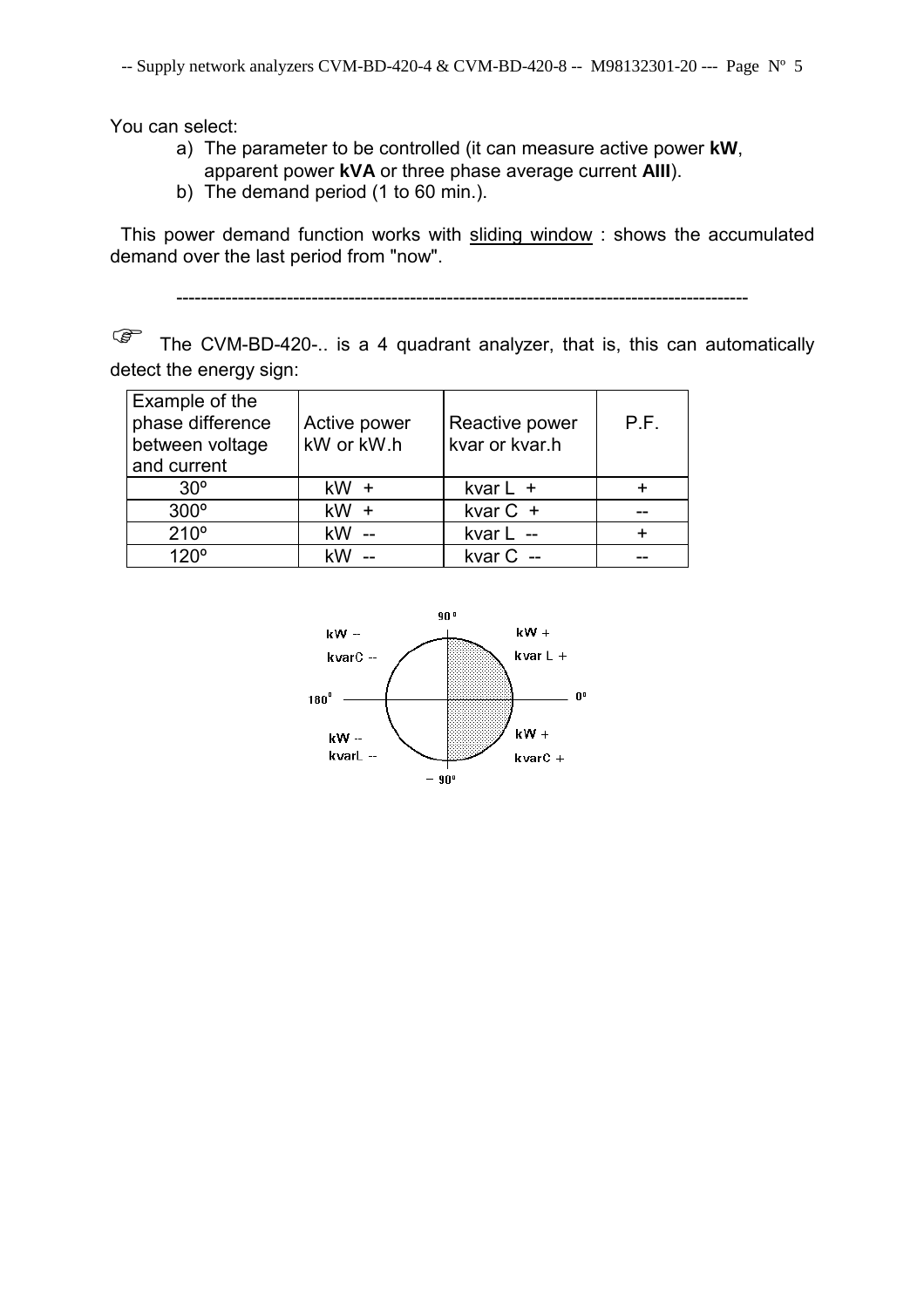# **2.1- Other Characteristics**

- DIN rail mounting device with low dimensions.
- True RMS value measurements.
- 4 or 8 user-programmable analog inputs.
- Measurements in all four quadrants (equivalent to CVMk-4C ).
- Power demand control.
- Memorizes Maximum and Minimum values.
- Two leds for indication of CPU and communication operation
- Incorporates the calculation of the harmonic distortion.

# **3.- INSTALLATION AND STARTUP**



 The instrument must not be powered and used until its definitive assembly on the cabinet's door.

 **Whether the instrument is not used as manufacturer's specifications, the protection of the instrument can be damaged.** 

When any protection failure is suspected to exist (for example, it presents external visible damages), the instrument must be immediately powered off. In this case contact a qualified service representative.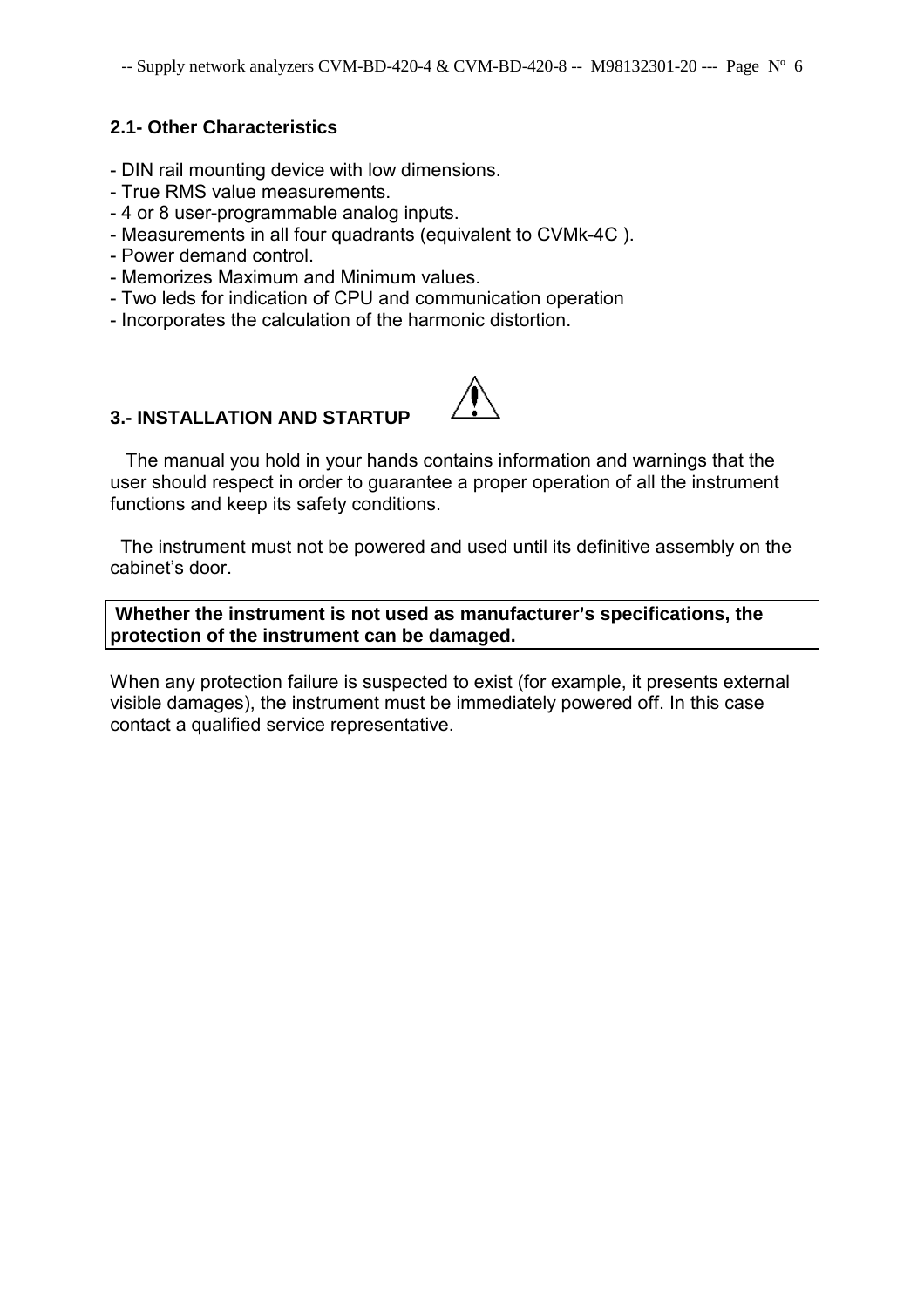-- Supply network analyzers CVM-BD-420-4 & CVM-BD-420-8 -- M98132301-20 --- Page Nº 7

# **3.1.- INSTALLATION**

Before applying AC power to the, check following points :

# a.- **Supply voltage :**

- Power supply V a.c. ( Single phase ) 50 ...60 Hz  **230 V a.c.** 

| - Frequency            | 50  60 Hz        |
|------------------------|------------------|
| - Supply tolerance     | $+10\% / -15\%$  |
| - Connection terminals | Terminals 1 - 28 |
| - Instrument burden    | 6 VA             |
|                        |                  |

b.- Maximum voltage at the voltage measuring circuit:

## **Standard : 500 V a.c. phase-neutral / 866 V a.c. between phases**

 *A special model CVM-BD-420-4 & CVM-BD-420-8 for 110 V measurement is also available: 100 V a.c. phase-neutral / 173 V a.c. between phases* 

- c.- Maximum admissible current : Transformer of In / 5 A a.c.
- d.- Operation conditions :
	- Operating temperature : 0 to 50ºC
	- Humidity : 25 to 80 % R.H. non-condensing
- e.- Safety : Designed to meet protection class II as per EN 61010.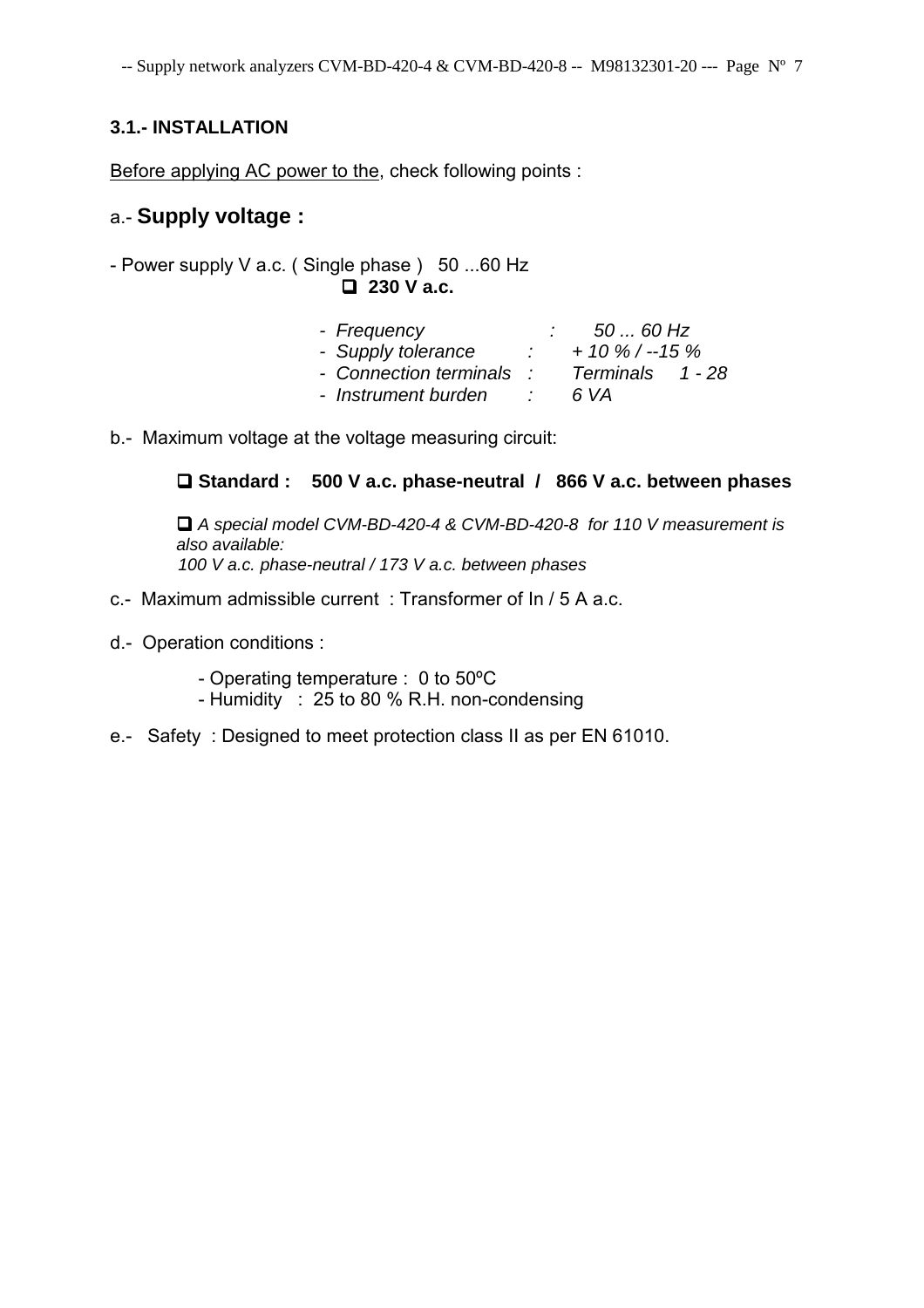-- Supply network analyzers CVM-BD-420-4 & CVM-BD-420-8 -- M98132301-20 --- Page Nº 8



Instrument is to be mounted on DIN rail mounting device with low dimensions. All connections keep inside the cabinet.

Note that with the instrument powered on, the terminals could be dangerous to touching and cover opening actions or elements removal may allow accessing dangerous parts. Therefore, the instrument must not be used until this is completely installed.

The instrument must be connected to a power supply circuit protected with gl type (IEC 269 ) or M type fuses rated between 0.5 and 2 A. This circuit should be provided with an automatic switch or any equivalent element to disconnect the instrument from the power supply network. The supply and measuring voltage circuits will be both connected through a wire with a minimum cross-section of 1  $mm<sup>2</sup>$ . The line of the current transformer secondary will have a minimum crosssection of 2,5 mm<sup>2</sup>.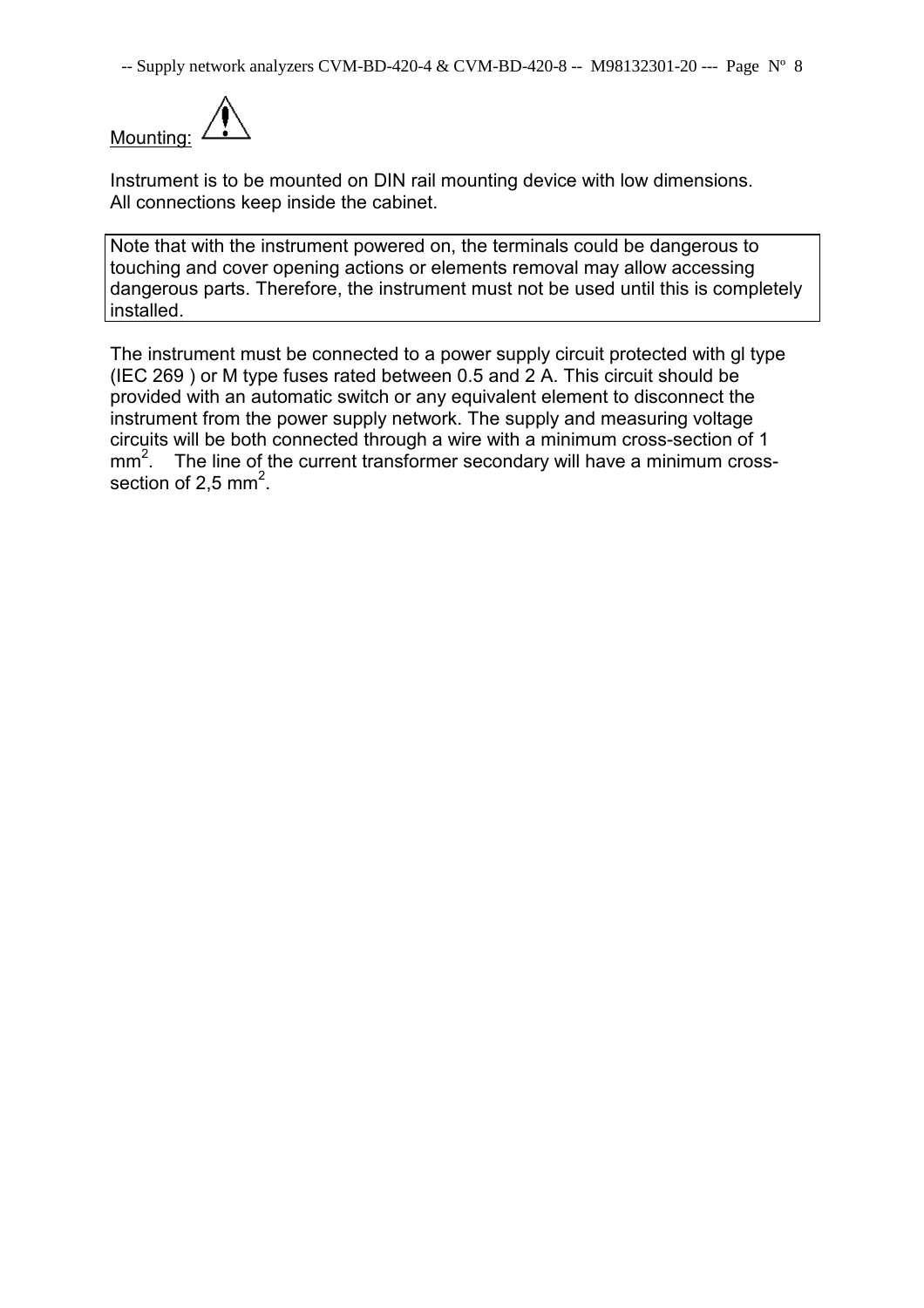| <b>Terminal No</b> | Designation     | Concept                     |
|--------------------|-----------------|-----------------------------|
| $1 - 28$           | $A1 - A2$       | supply voltage : 230 V a.c. |
| 17                 | Out 1           | 4-20 mA type output 1       |
| 18                 | Out 2           | 4-20 mA type output 2       |
| 19                 | <b>GND</b>      | Ground                      |
| 20                 | Out 3           | 4-20 mA type output 3       |
| 21                 | Out 4           | 4-20 mA type output 4       |
| 22                 | Out 5           | 4-20 mA type output 5       |
| 23                 | Out 6           | 4-20 mA type output 6       |
| 24                 | <b>GND</b>      | Ground                      |
| 25                 | Out 7           | 4-20 mA type output 7       |
| 26                 | Out 8           | 4-20 mA type output 8       |
| 15                 | N               | <b>NEUTRAL</b>              |
| 14                 | VL <sub>3</sub> | Voltage phase 3             |
| 13                 | VL <sub>2</sub> | Voltage phase 2             |
| 12                 | VL <sub>1</sub> | Voltage phase 1             |
| $11 - 10$          | $1L3: s1 - s2$  | Current phase L3 / 5 A      |
| $9 - 8$            | $1L2: s1 - s2$  | Current phase L2 / 5 A      |
| 7 - 6              | IL1: s1 - s2    | Current phase L1<br>/5A     |

### **3.2.- CVM-BD-420-.. Connection terminal**

**NOTE:** Current inputs are isolated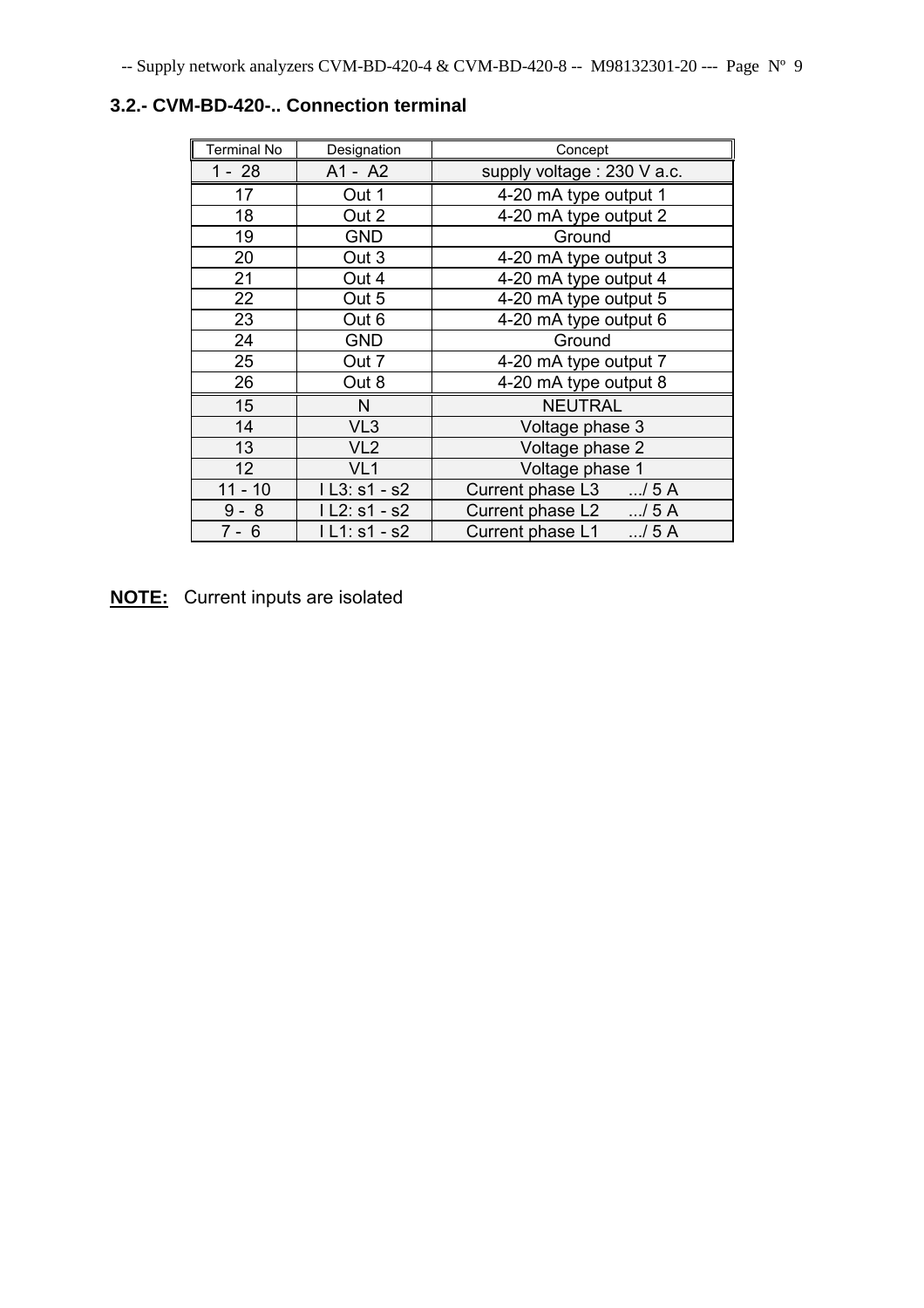-- Supply network analyzers CVM-BD-420-4 & CVM-BD-420-8 -- M98132301-20 --- Page N° 10

# **3.3.- Connection drawing for the CVM-BD-420-..**

a.- Connection diagram of the CVM-BD-420-4 & CVM-BD-420-8 for a low voltage, three phase network.



**IMPORTANT REMARK!** If power = 0 is shown for any of the phases (codes 03, 09) and 15) and voltage and current are not zero for this phase, check out following points:

- Assure that L1, L2 and L3 phases coincide in voltage and current.
- Correct polarity? Reverse the current transformer placed at this phase.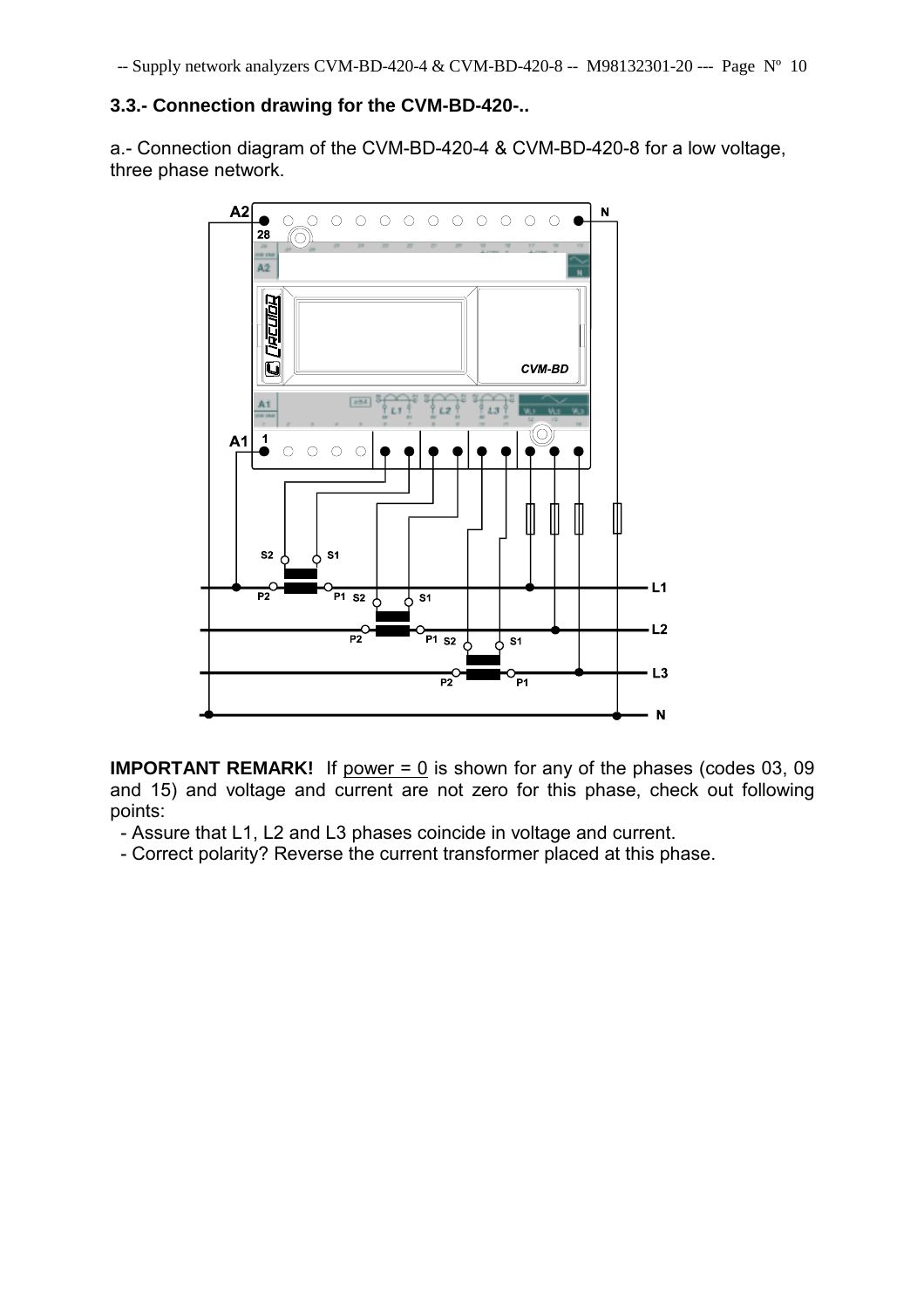b.- **CVM-BD-420-4 & CVM-BD-420-8**: 3 current transformers + two voltage transformer :

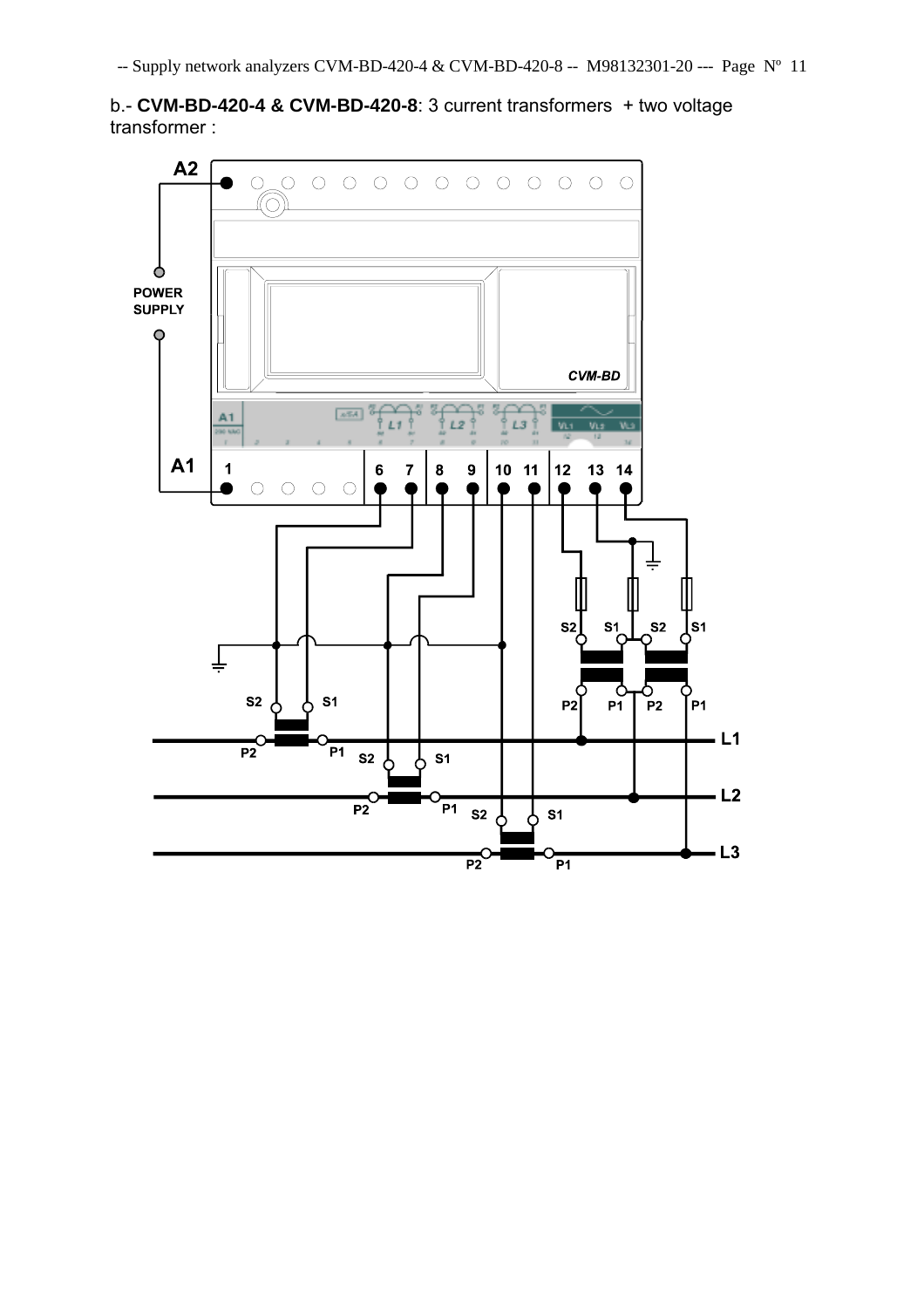c.- **CVM-BD-420-4 & CVM-BD-420-8** : Two current transformers + 2 voltage transformers.



 *S2 of the current transformer grounded to earth*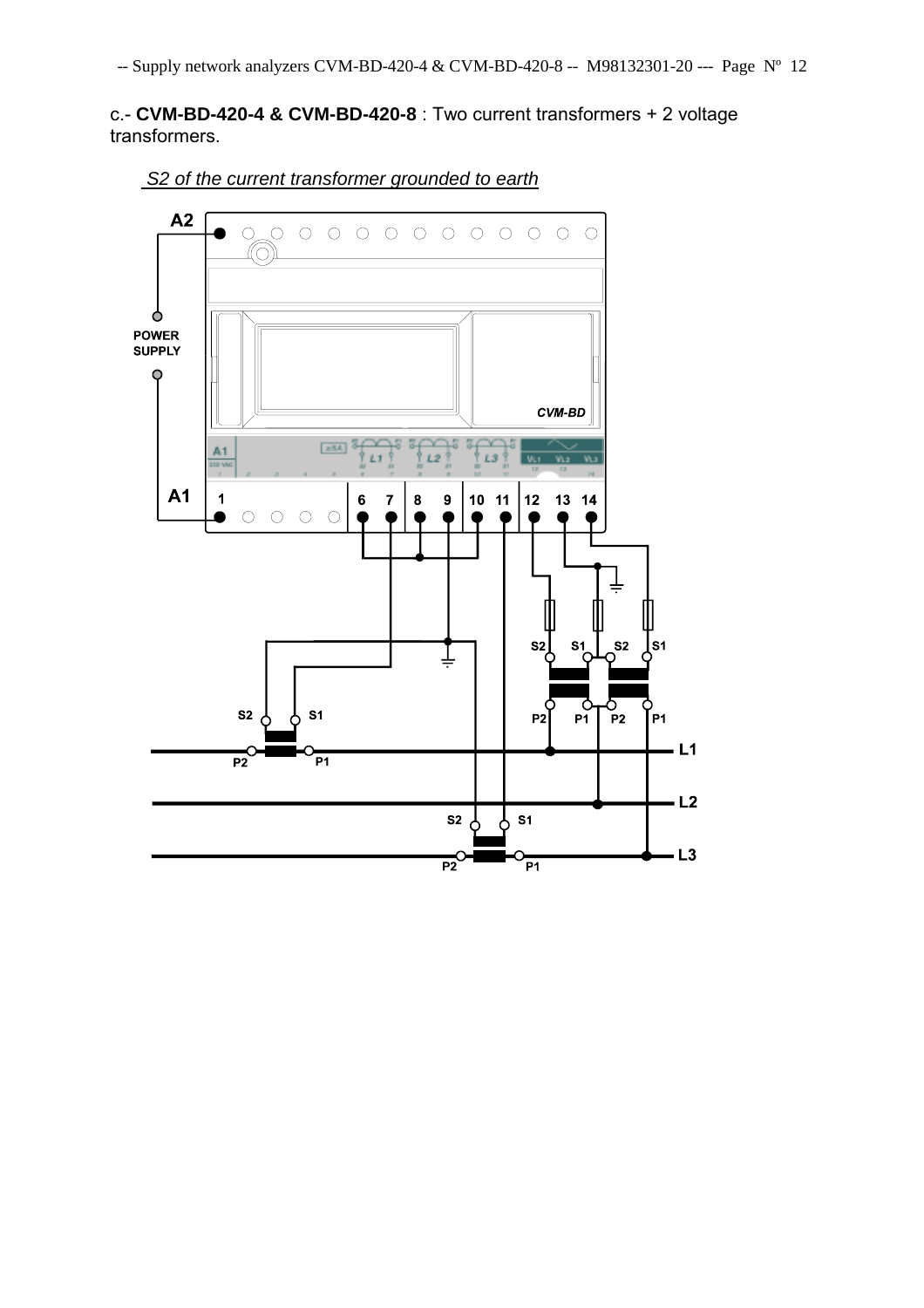*S1 of the current transformer grounded to earth* 

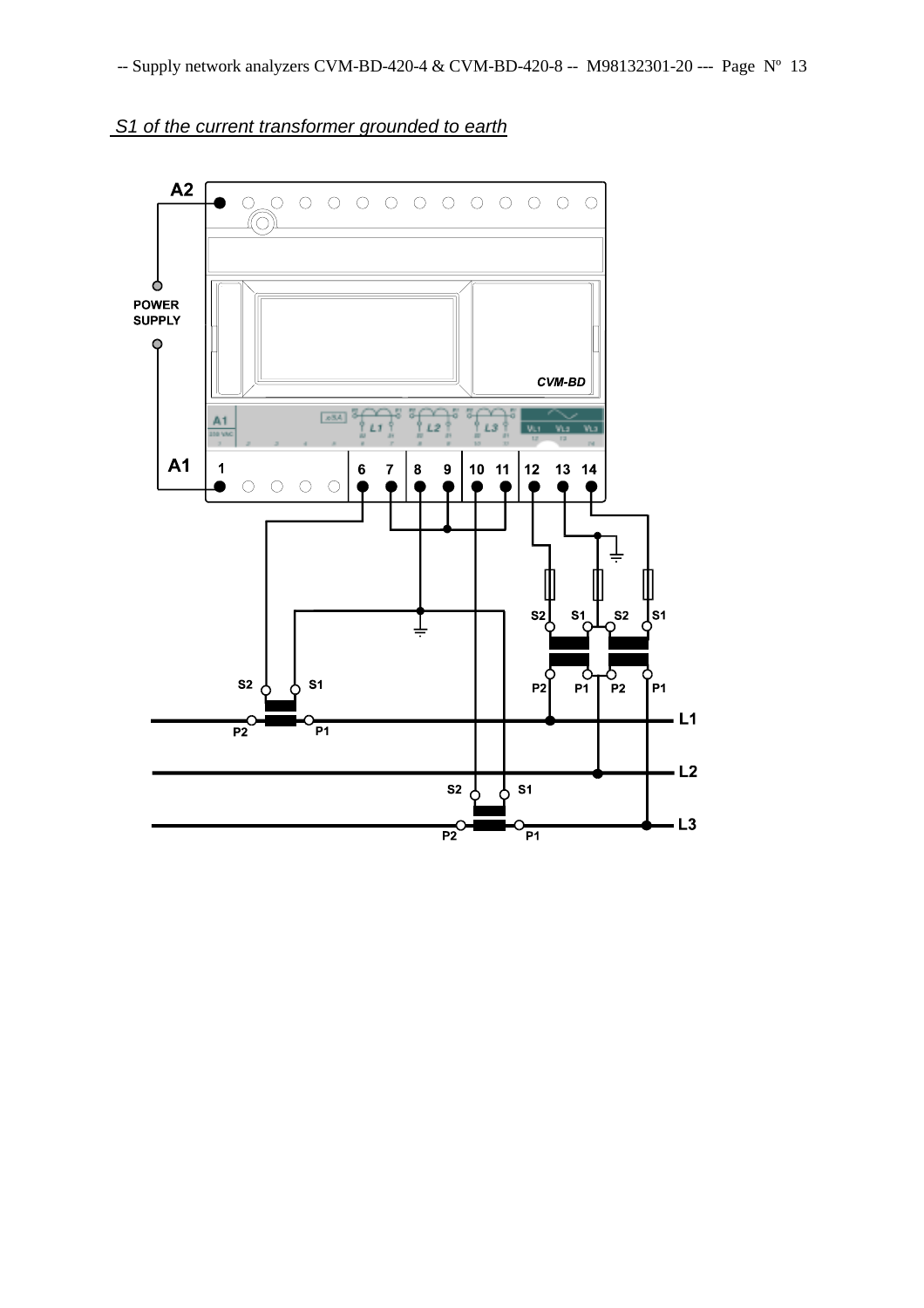-- Supply network analyzers CVM-BD-420-4 & CVM-BD-420-8 -- M98132301-20 --- Page N° 14

# **4.- OPERATION MODE**

The instrument has a display with three lines (10 characters every line).

When you switch on the power supply of the CVM-BD-420-.. you will see on the display "Circ CVM-BD-..." (program version) and following you will read "CARD TYPE xxxx" (identification of the output options). After some seconds the instrument is ready to work, showing one of the possible screens.

The display indicates the parameter presently shown.

#### **display**

 The first display shows the voltage of phase L1 (V1), the voltage of phase L2 (V2) and the voltage of phase L3 (V3).

| 220 | V12 |
|-----|-----|
| 220 | V23 |
| 220 | V31 |

 If you press the "**display**" key, we are now reading the CURRENT values for each phase (A1, A2, A3). However, this screen can be configured in order to display other different parameters.

 When pressing again the "**display**" key, we will see on display the three previously programmed parameters (see point 5.5. in the SET-UP section).

If you press the "**display**" key again you repeat the above mentioned process ( you can see 1 to 18 displays depending of the previous set-up ).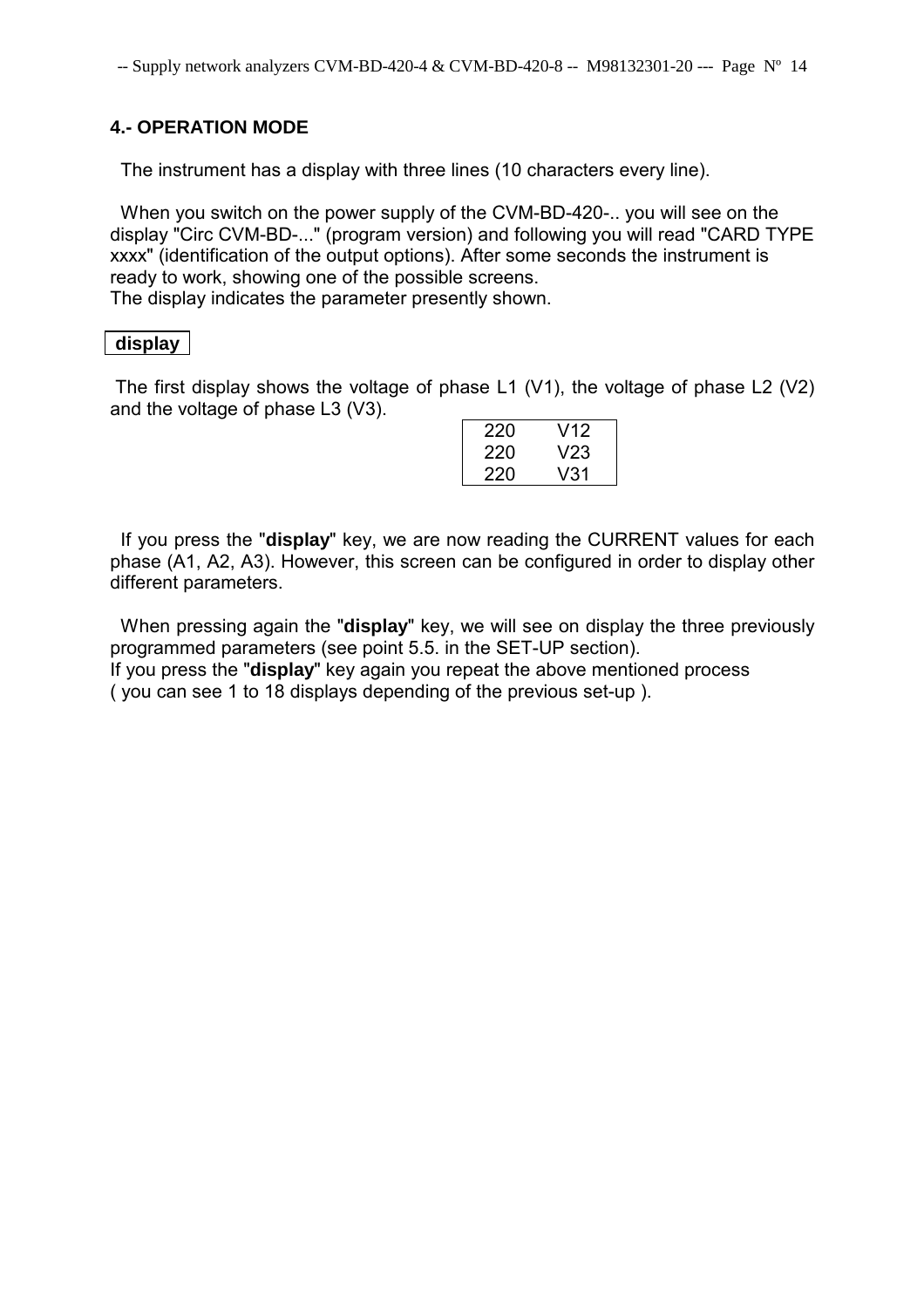-- Supply network analyzers CVM-BD-420-4 & CVM-BD-420-8 -- M98132301-20 --- Page N° 15

#### **max**

 Pressing the "**max**" key, the maximum values for the parameters being shown appear in the displays.

| <b>XXXX</b> | MAX |
|-------------|-----|
| <b>XXXX</b> | MAX |
| <b>XXXX</b> | MAX |

 This function is only valid while you keep pressing the "**max**" key. If you stop pressing the key the instantaneous values appear again.

 **min**

 Pressing the "**min**" key, the minimum values for the parameters being shown appear in the displays.

| <b>XXXX</b> | MIN |
|-------------|-----|
| <b>XXXX</b> | MIN |
| <b>XXXX</b> | MIN |

 This function is only valid while you keep pressing the "**min**" key. If you stop pressing the key the instantaneous values appear again.

#### **Reset**

 Pressing the "**reset**" key the system is reset. This is equivalent to switch off the power supply of the instrument. The stored maximum and minimum values will be automatically deleted from the internal memory.

 If you are in the setup process and press the "**reset**" key, you exit it without saving any modification that you have done and making a reset of the system.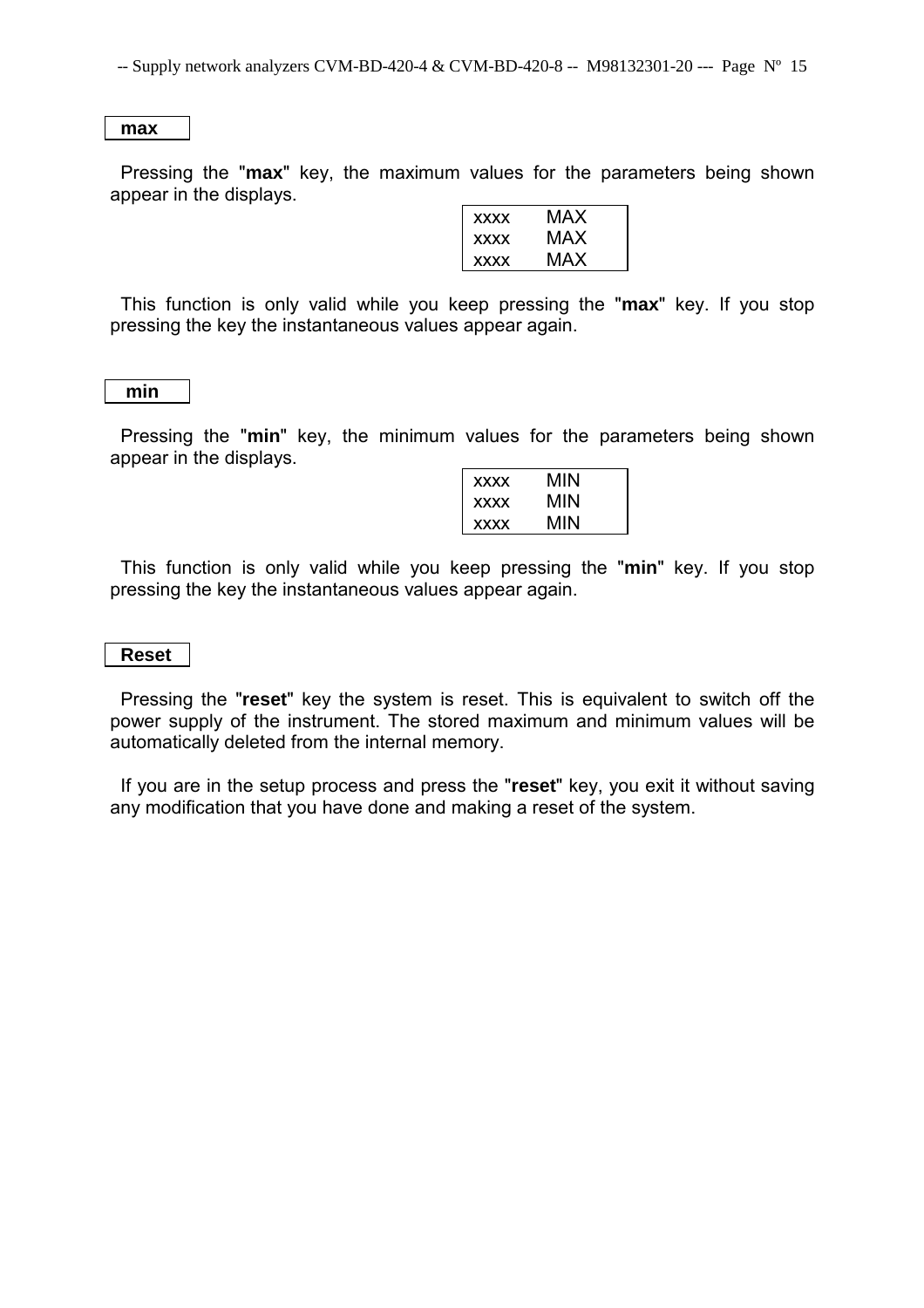# **5.- SETUP**

To access into the **setup menu** just follow these steps:

- (a) Connect (supply) the instrument.
- (b) Press the two green buttons **(max, min**) simultaneously.

 You will see during a few seconds the word "**set**". It means that we are in the setup process. Then we go along the different options, step by step:

#### **5.1.- Phase-to-Phase or Phase-to-Neutral voltages**

 After the word "**set**" you will see on the three displays the voltages of the phases L1, L2, L3.

| U <sub>1</sub> |    | J12 |
|----------------|----|-----|
| U2             | or | J23 |
| U3             |    | J31 |

Phase to Neutral Voltages: U1 , U2 , U3 Phase to Phase Voltages : U12 , U23 , U31

 a.- To select one of the voltage options just press the green key "**max**" and both options will appear alternately.

 b.- When you get in the display the wished option just press the "**display**" key to validate it and access to the next setup option.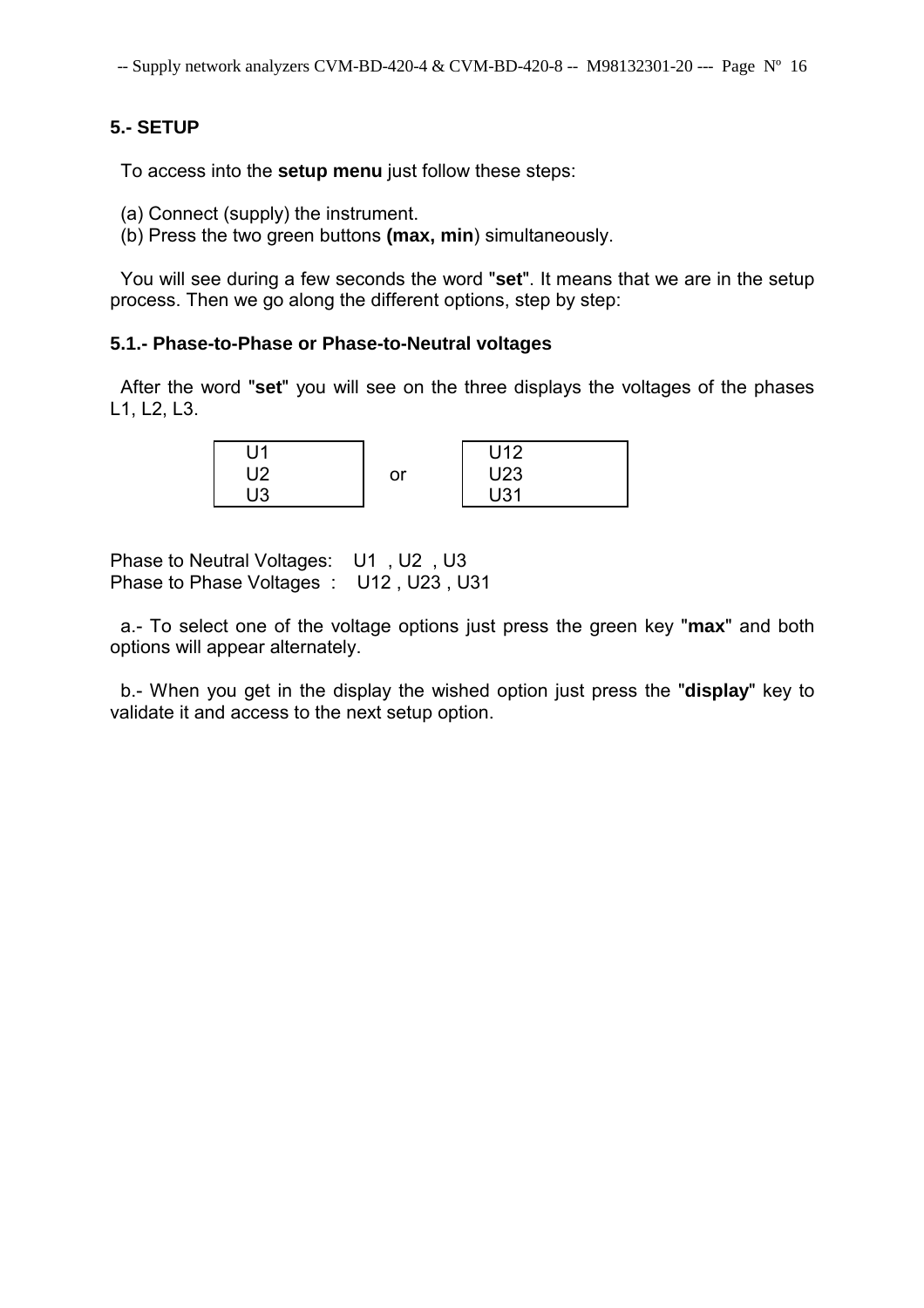# **5.2.- Voltage Transformer Primary**

 On the screen we read the word "SET U P" followed by 6 digits. They allow us setting the primary of the voltage transformer.



 Last digit of the first display indicates "U" (Voltage) and first digit of the second display indicates "P" (Primary). It means that we can set the primary of the voltage transformer. To avoid mistakes the Voltage red LEDs remain lit on.

 a.- To write or modify the value just repeatedly press the "**max**" key and the blinking digit value will be increased.

 b.- When the value on screen is the proper one, we can pass to the next digit by pressing the "**min**" key in order to modify the other values.

 c.- When the blinking digit is the last one, pressing the "**min**" key we go back to the initial value: set values can be again modified.

d.- Press "**display**" to pass to the next setup option.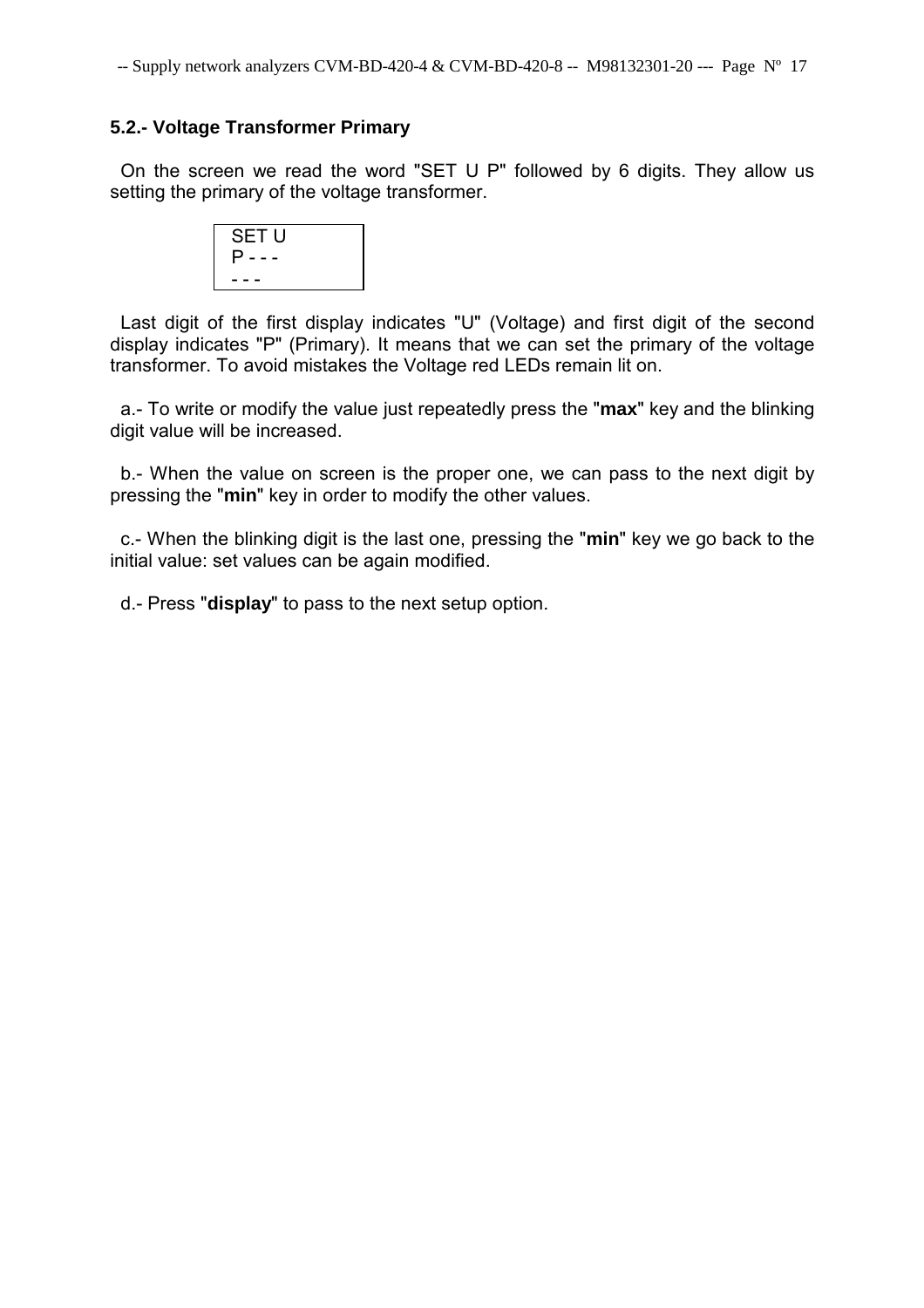# **5.3.- Voltage Transformer Secondary**

 We can now set the value of the secondary of the voltage transformer. Only three digits are available:



Same process as in point 5.2:

 - "**max**" key: Allows us modifying the value of the blinking digit. Each time it is pressed the value is increased.

- "**min**" key: Allows us the validation of the blinking digit and going to the next one.

- Press "**display**" to pass to the next setup option.

 If the CVM-BD-420-.. is directly connected to the mains (without voltage transformer) the values of primary and secondary must be the same, for instance 000001/001.

## **5.4.- Current Transformer Primary**

 "SET A P" and five digits appear on screen allowing us to set the primary of the current transformer. The current green LEDs light on to avoid mistakes.

| <b>SET A</b> |
|--------------|
| P            |
|              |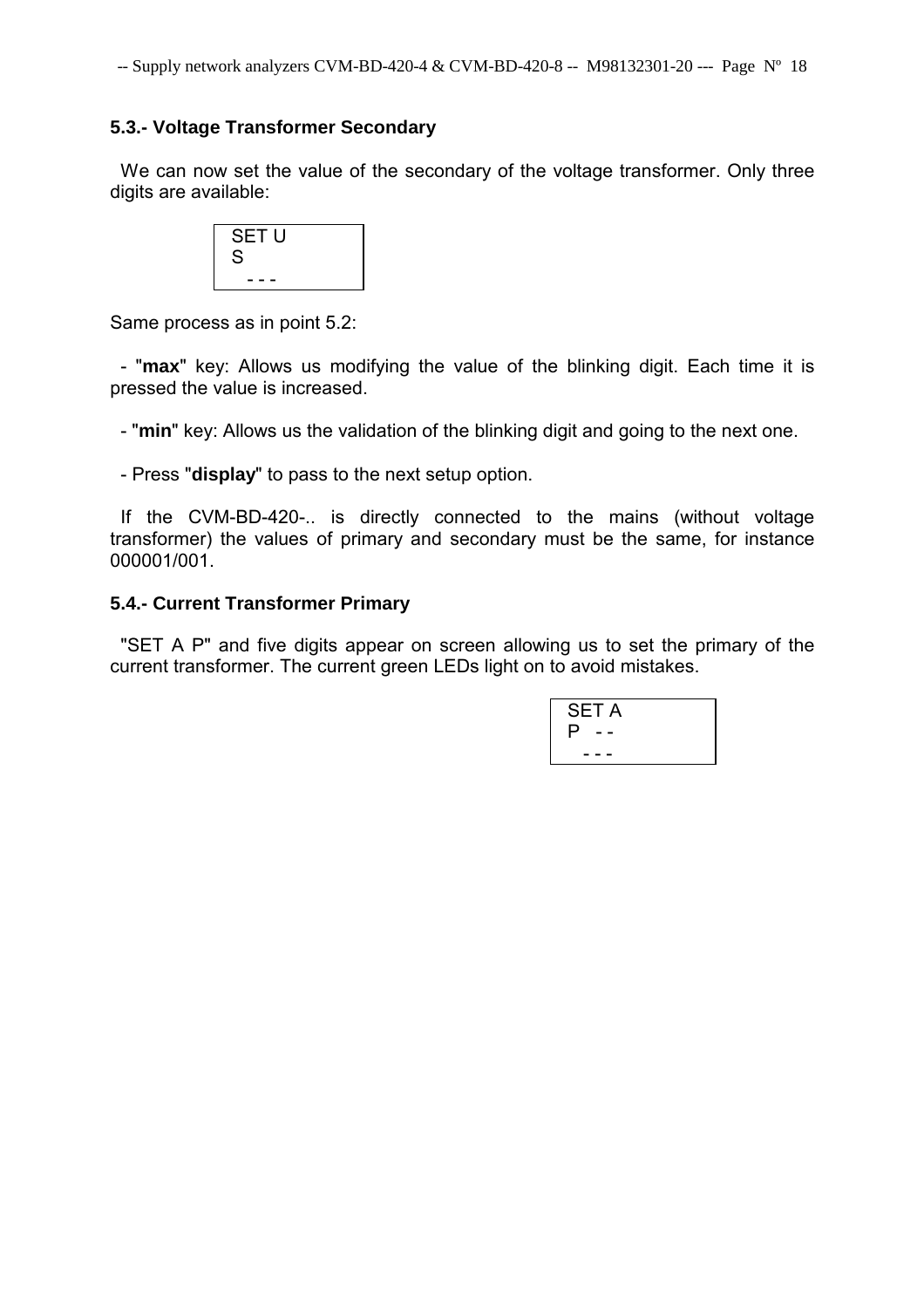The procedure is the same one done at the previous sections with the "**max**", "**min**" and "**display**" keys.

#### **NOTES:**

- The maximum programmable value is 10.000

- The secondary of the current transformers is not programmable. It is automatically taken as 5 A (... / 5 A ac)

# **5.5.- Parameter SETUP**

This option allows to program until 51 optional parameters that you can see on the display through 17 possible pages (3 parameters per each page). The CVM-BD-420- .. firstly inquires whether you want the default parameter selection.

 *"max" key : you can select YES or NO. The "display" key allows the validation of the selected option.* 

| dEF         |  |
|-------------|--|
| <b>PAGE</b> |  |
| YES         |  |
|             |  |

**5.5.1.- Select "YES"** to program the default parameters. In this case , it pass to the next option (5.6.- First Page SET-UP )

**5.5.2.- If you select "NO"** , it allows programming the parameters that you want to see on the display. Every new page, it asks if you want to continue this set-up .

| <b>SFT</b>    |     |                                  |
|---------------|-----|----------------------------------|
| <b>PAGE</b>   |     |                                  |
| <b>NUMBER</b> |     |                                  |
| <b>YFS</b>    | XX. | $\leftarrow$ -- page $N^{\circ}$ |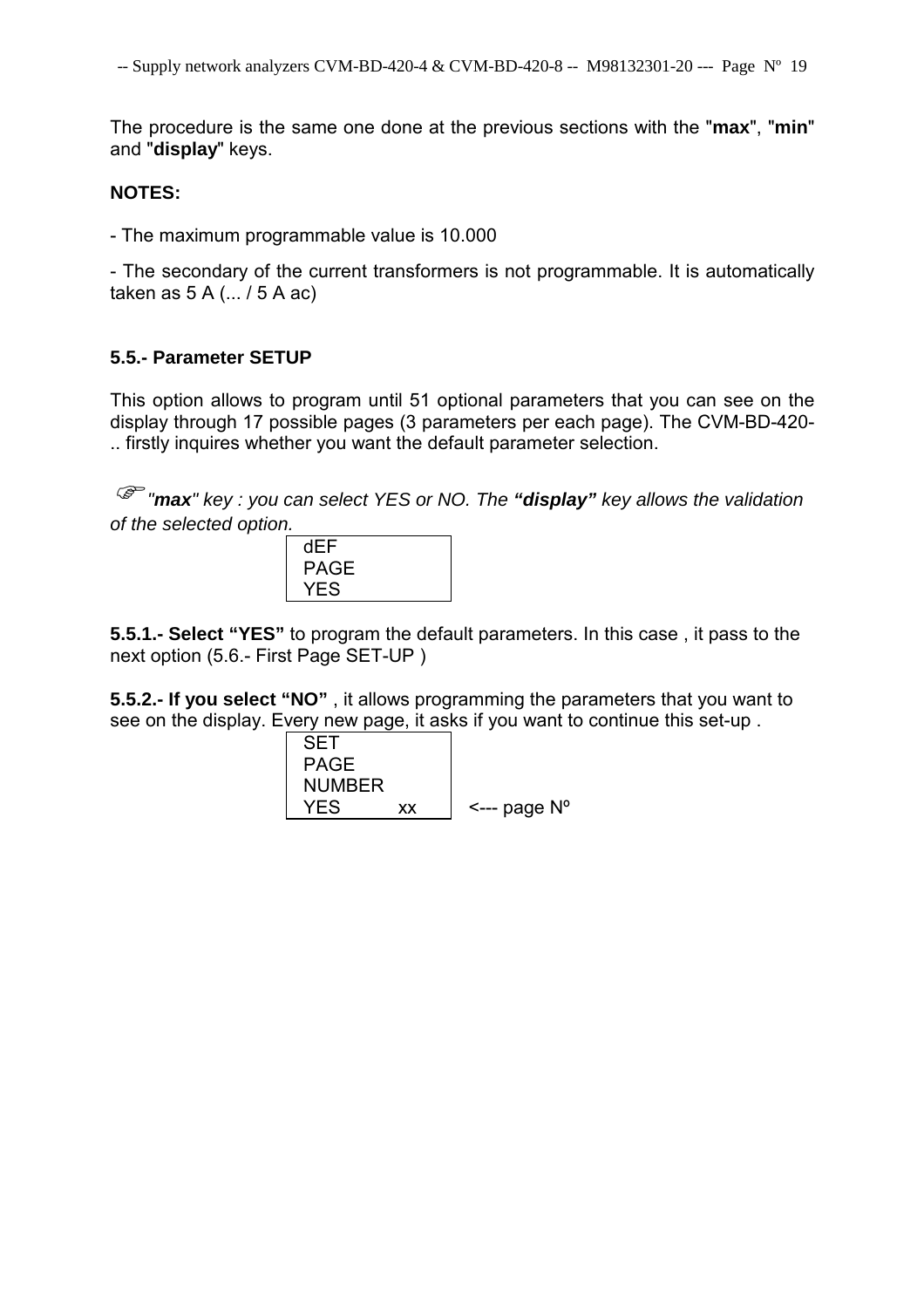- If you select "SET PAGE YES" , you can program the desired parameters in this page :

|                                            | <b>XX</b> | Α1 |  |
|--------------------------------------------|-----------|----|--|
|                                            | <b>XX</b> | A2 |  |
|                                            | <b>XX</b> | A3 |  |
| Parameter code (set-up) / Parameter symbol |           |    |  |

SET-UP:

- "**max**" key : Allows us modifying the value of the blinking digit. Each time it is pressed the value is increased.

- "**min**" key : Allows us the validation of the blinking digit and going to the next one.

Each display has two digits to select the desired parameters among the ones in the attached code chart:

| <b>Parameter</b> | <b>Symbol</b><br>phase L1 | Code | <b>Symbol</b><br>phase L2 | Code | <b>Symbol</b><br>phase L3 | Code |
|------------------|---------------------------|------|---------------------------|------|---------------------------|------|
| Single voltage   | V <sub>1</sub>            | 01   | V <sub>2</sub>            | 07   | V <sub>3</sub>            | 13   |
| Current          | A 1                       | 02   | A <sub>2</sub>            | 08   | A <sub>3</sub>            | 14   |
| Active power     | kW <sub>1</sub>           | 03   | kW <sub>2</sub>           | 09   | kW <sub>3</sub>           | 15   |
| Inductive power  | kvarL 1                   | 04   | kvarL 2                   | 10   | kvarL <sub>3</sub>        | 16   |
| Capacitiva power | kvar <sub>C</sub> 1       | 05   | kvar <sub>C</sub> 2       | 11   | kvar <sub>C</sub> 3       | 17   |
| Power factor     | PF <sub>1</sub>           | 06   | PF <sub>2</sub>           | 12   | PF <sub>3</sub>           | 18   |

| Three phase single voltage  | Vav III   | 19 | Frequency                | Hz              | 25 |
|-----------------------------|-----------|----|--------------------------|-----------------|----|
| Three phase current         | Aav III   | 20 | Three ph. apparent power | kVA III         | 26 |
| Three phase active power    | kW III    | 21 | Ph-Ph voltage L1-L2      | V <sub>12</sub> | 27 |
| Three. ph. inductive power. | kvarL III | 22 | Ph-Ph voltage L2 - L3    | V <sub>23</sub> | 28 |
| Three ph. capacitive power  | kvarC III | 23 | Ph-Ph voltage L3 - L1    | V <sub>31</sub> | 29 |
| Three ph. power factor.     | PF III    | 24 | Three ph. Ph-Ph voltage  | Vc III          | 30 |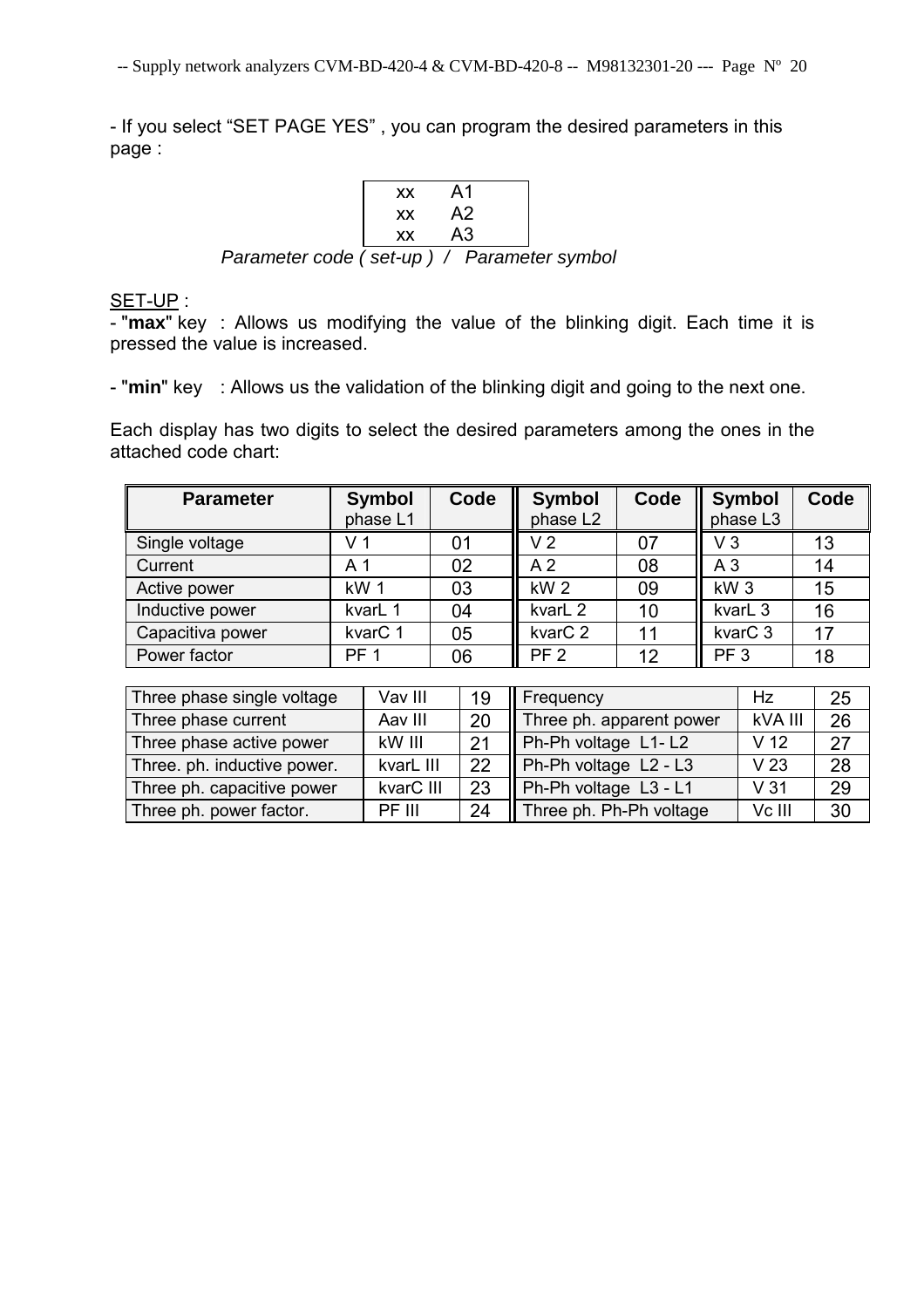| Date/TIME<br>dd/mm/yy hh:mm:ss    | <b>TIME</b> | 31 |
|-----------------------------------|-------------|----|
|                                   |             |    |
| Active energy                     | kW.h        | 32 |
| Reactive energy (inductive)       | kvarh.L     | 33 |
| Reactive energy (capacitive)      | kvarh.C     | 34 |
| Demand power ( kW, kVA, AIII)     | Pd          | 35 |
| Active energy generated           | kW h        | 36 |
| Reactive energy (inductive) gen.  | kvarh.L --  | 37 |
| Reactive energy (capacitive) gen. | kvarh.C --  | 38 |

| <b>Parameter</b>                      | <b>Symbol</b><br>phase L1 | Code | <b>Symbol</b><br>phase L2 | Code | <b>Symbol</b><br>phase L3 | Code |
|---------------------------------------|---------------------------|------|---------------------------|------|---------------------------|------|
| Voltage harmonic<br>distortion        | THD V1                    | 54   | THD <sub>V2</sub>         | 55   | THD V3                    | 56   |
| <b>Current harmonic</b><br>distortion | THD A1                    | 57   | THD A2                    | 58   | THD A3                    | 59   |

- For passing to the next page , press "**display**". In this case the CVM-BD-420-.. inquires again:

| SET         |    |  |
|-------------|----|--|
| <b>PAGE</b> |    |  |
| NUMBER      |    |  |
| YES         | xх |  |
|             |    |  |

- If you select "SET PAGE YES" , you can set-up a next page.

- If you don't want to set-up more pages**, select "SET PAGE No",** and it pass to the next set-up option (5.6.- First Page SET-UP ). You can see the first page of voltages and all the programmed pages .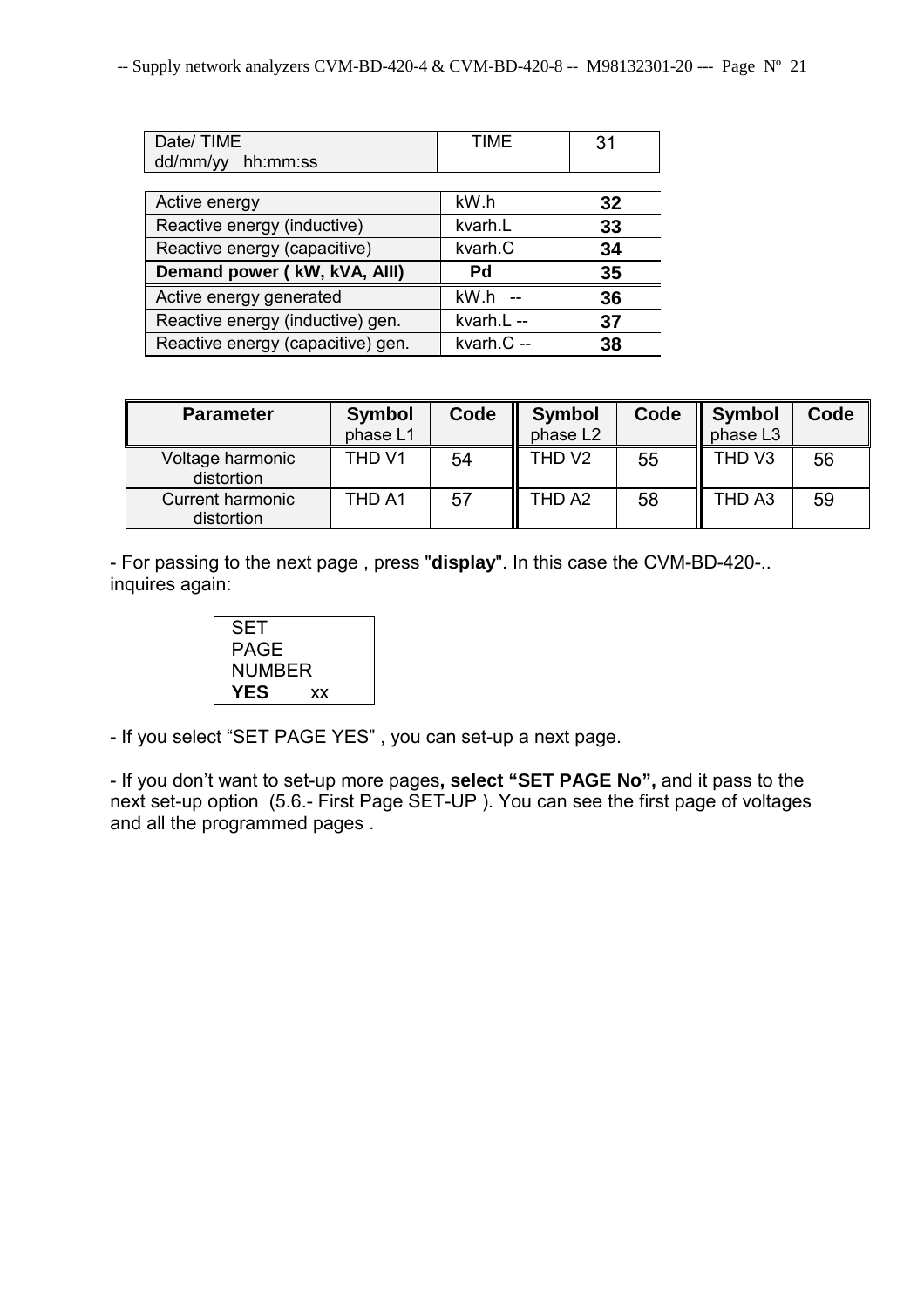# **5.6.- First Page SET-UP**

This option allows selecting among **fixed or rotary page:** 

a.- **Fixed page :** the page is changed pressing the "**display**" key. The page among the available ones that we want to see when the CVM-BD-420-.. is powered (or a reset is made) can be selected.

b.- **Rotary pages :** the page changes to the next one automatically every 5 seconds. ( *"SET AUTO PAGE : Rotate page select* " option ).

Set-up :

- The "**max**" key allows modifying the selected page. The display shows the different possible pages.

| <b>SET</b>  | XХ |                       |
|-------------|----|-----------------------|
| <b>AUTO</b> | xх |                       |
| <b>PAGE</b> | XX | <-- set-up parameters |

- The "**display**" key allows the validation of the chosen option.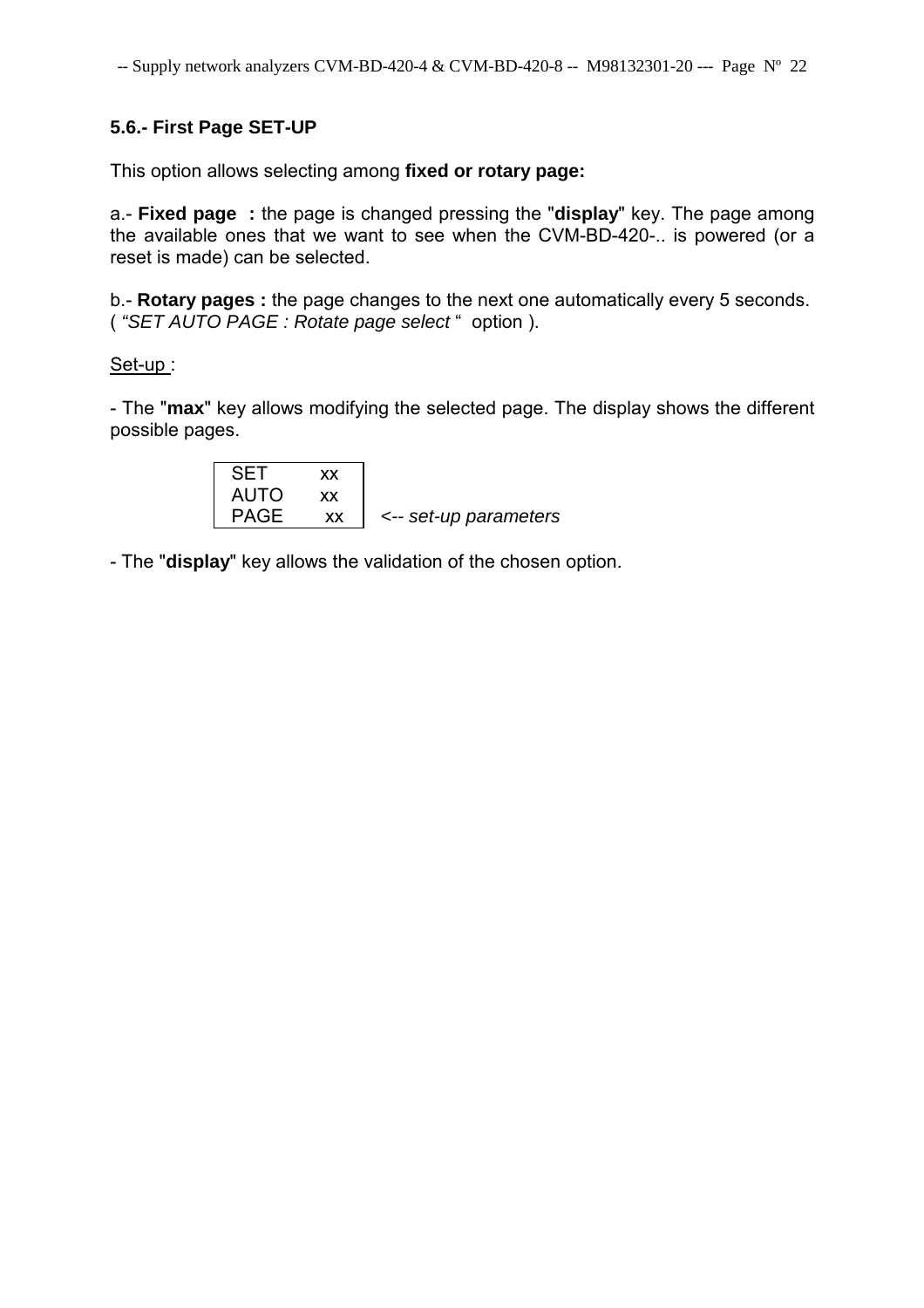# **5.7.- Maximum power demand**

Push the key "**display**" and the following screens will appear by display:

1.- DEMAND PERIOD ( **1 to 60 min**.) ("SET Per xx")

2.- PARAMETER TO CONTROL ("SET Pd xx")

| Three phase active power    | kW III  | -21 |
|-----------------------------|---------|-----|
| Three phase apparent power  | kVA III | 26  |
| Three phase average current | Aavill  | 20  |

Value of power integrated during the programmed demand period.

 3.- CLEAR MAXIMUM VALUE IN MEMORY ("CLr Pd xx") **no** or **YES**

## PROGRAMMING MODE:

- "**max**" key: allows choosing the different available options.

- "min" key: allows the validation of the blinking digit and go forward to the next digit (only for the "SET Per xx" option).

- To pass to the next option press "**display**".

 If you don't want to modify anything, just press the "**display**" key three times without modifying any value.

 - **Display**: If you program the MAXIMUM POWER DEMAND option, **parameter 35**, the following appears by display (depending on the pressed key):

| display | Present value of the demand power meter (Sliding Window,  |
|---------|-----------------------------------------------------------|
|         | according to the set demand period) updated every second. |
| max     | MAXIMUM integrated value (since last reset)               |
| min     | HOUR: MINUTE DAY: MONTH (""HH.MM DD/MM")                  |
|         | when this maximum has occurred                            |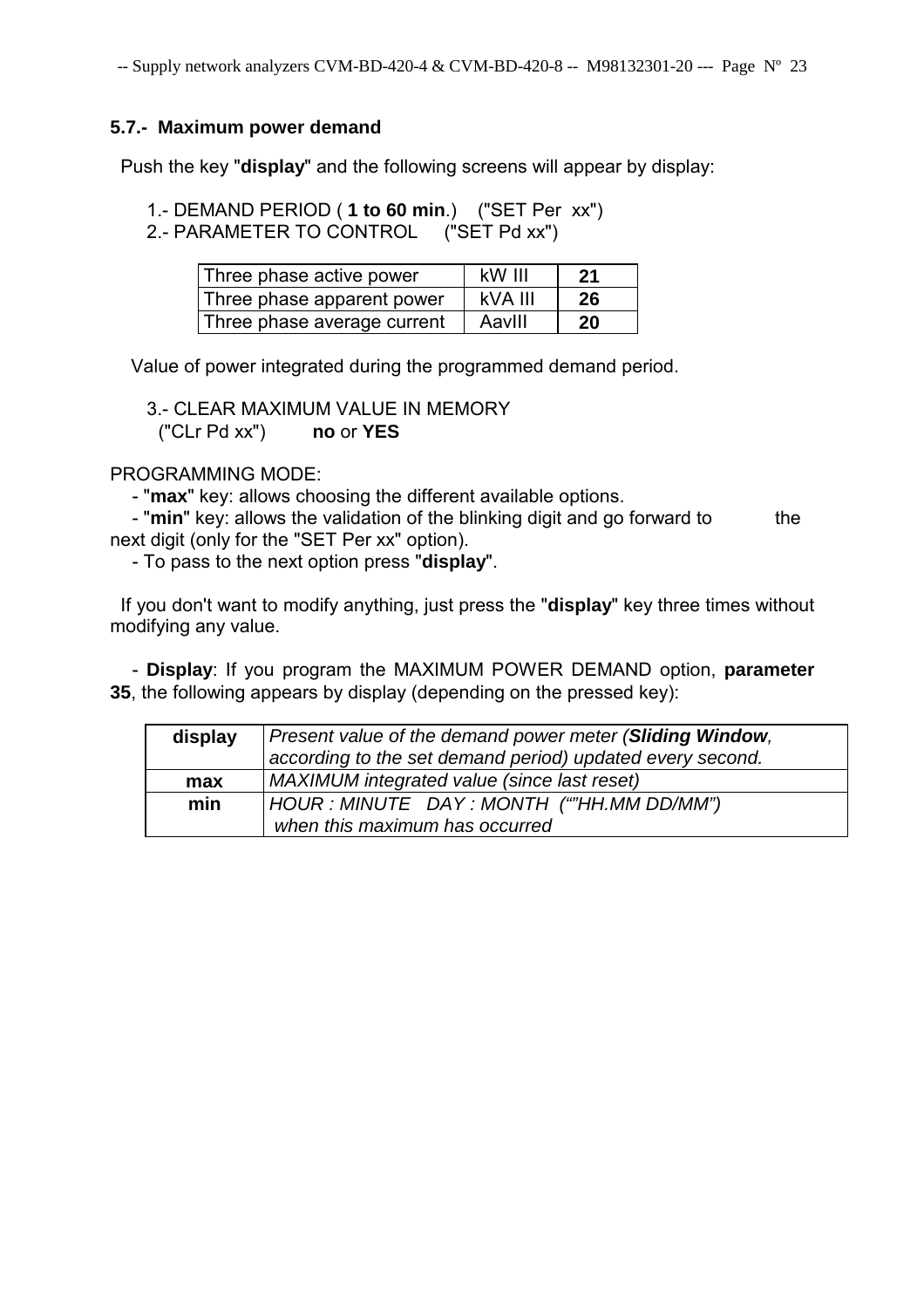# **5.8.- DATE / TIME SETUP**

Pressing the "**display**" key we will see in the CVM-BD-420-.. screen the following:

 1.- DAY : MONTH ("SET day dd:mm") 2.- YEAR ("SET YEAR xxxx " ) 4 digits 3.- HOURS : MINUTES ("SET HOUR hh:mm")

For their setup:

- "**max**" key: Allows modifying the value of the blinking digit.

- "**min**" key: Allows the validation of the blinking digits and go to the next one.

- To pass to the next option press "**display**".

 If you don't want to modify the time, just press three times "**display**" without making any modification.

- **Display**: If you select the parameter 31, following appears by display:

| display | <b>HOUR MINUTES</b> |
|---------|---------------------|
| max     | DAY, MONTH          |
| min     | MINUTES SEC.        |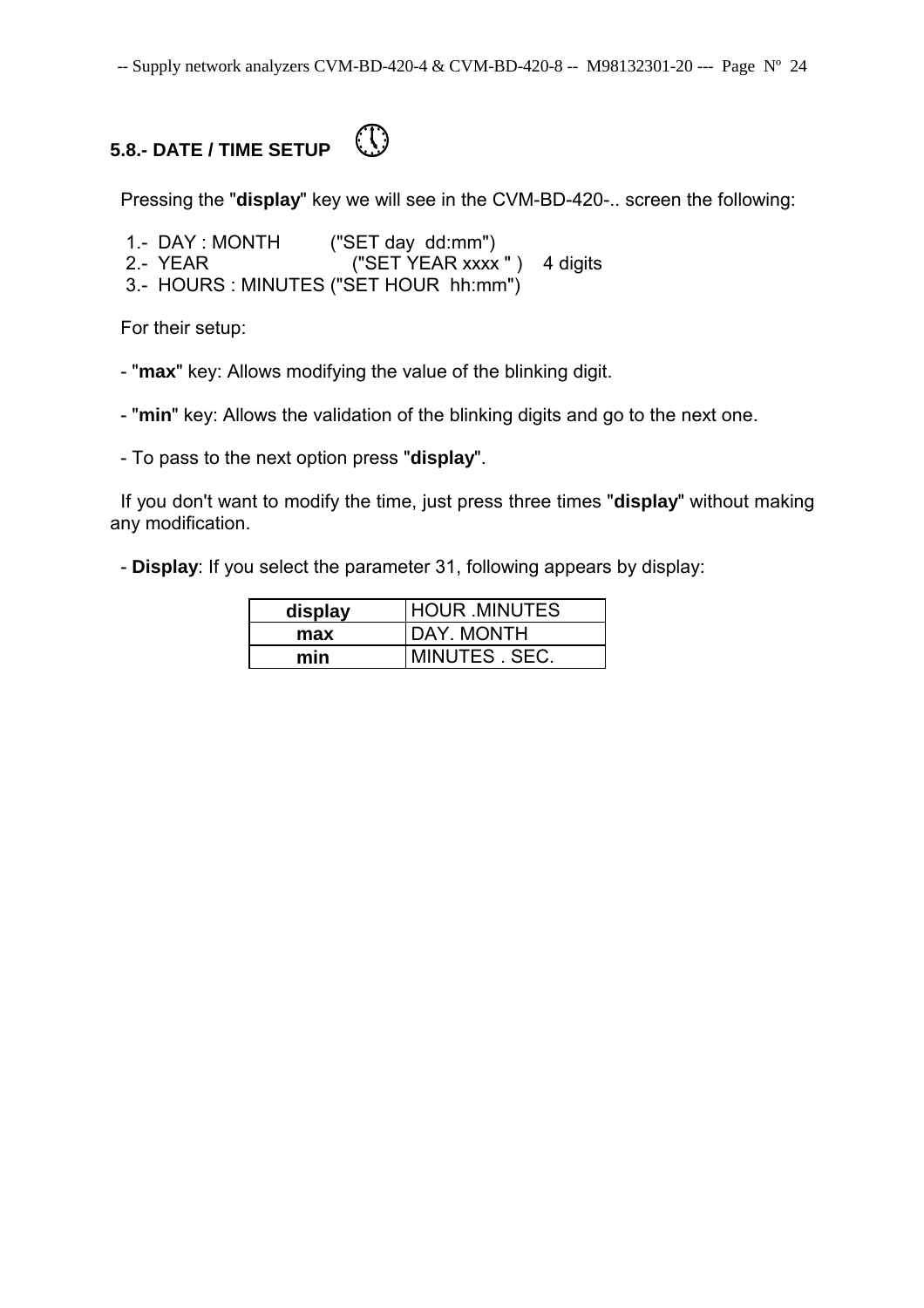# **5.9.- Clearing energy counters**

On display we see "CLR ENER no" (Clear energy counters).

- **"max"** : To select "YES" or "no"

- "**display**" : To validate the selected option. Once finishing this option, all the modifications that we have done are saved in memory and the setup process is finished.

- **Display** : If any of the energies is programmed (kWh, kvarhL or kvarhC), it is displayed as follows:

| [display] | XXXX kW.h    | 4 counter digits (more significant) / units |
|-----------|--------------|---------------------------------------------|
| [max]     | XXX XXX. XXX | complete counter                            |
| [min]     | <b>XXXX</b>  | 4 digits / Tariff type (1, 2 or 3)          |

 Example : If the accumulated energy is 32.534,810 kWh, it will be displayed as follows:

| [display] | 2534 kW.h  |
|-----------|------------|
| [max]     | 32534, 810 |
| [min]     | 2534       |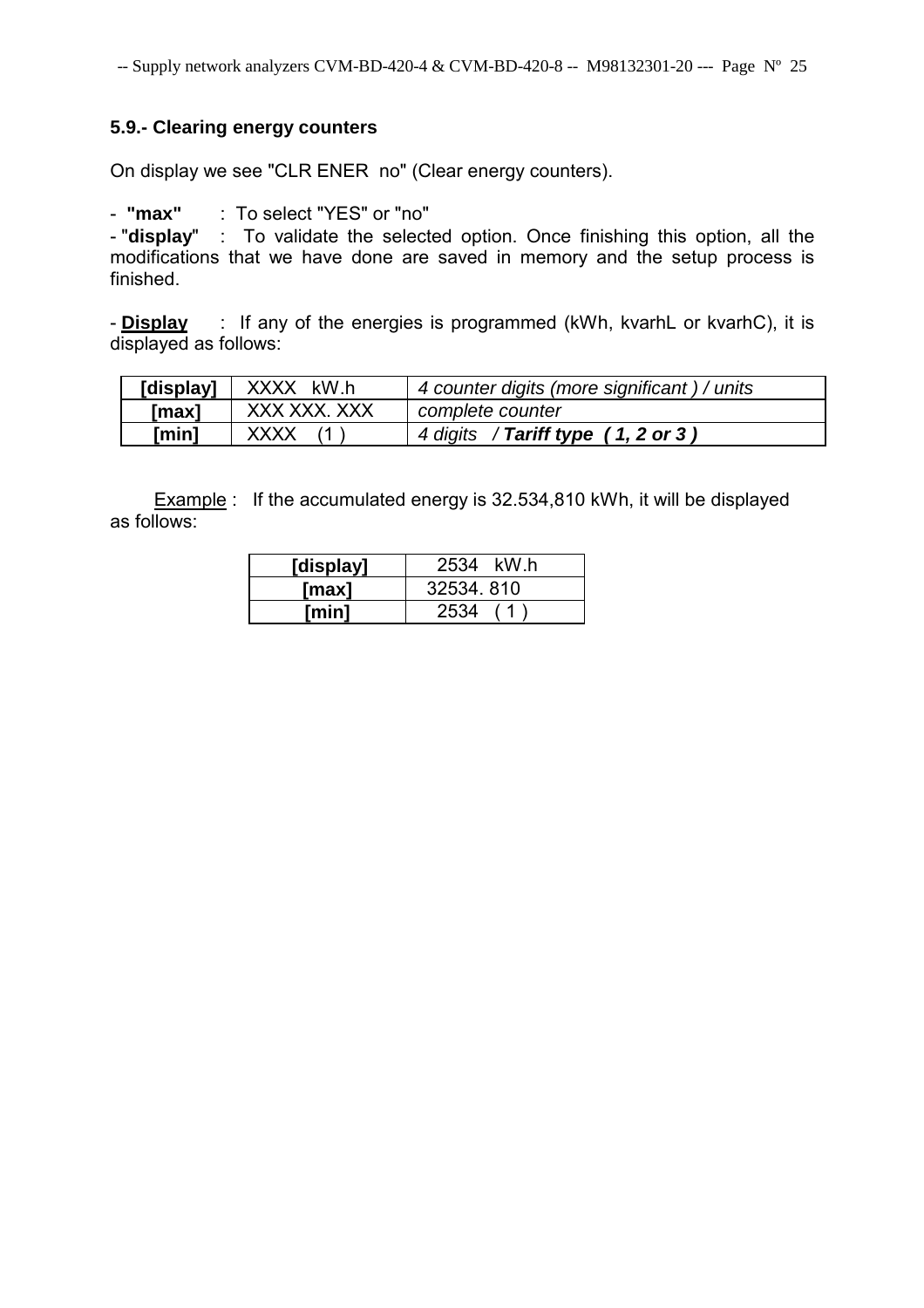#### **5.10.- 4 - 20 mA outputs:** *CVM-BD-420-4* (4 analog outputs) and *CVM-BD-420-8* (8 analog outputs)

With these outputs we can configure the CVM-BD420 to give an output of **4 - 20 mA d.c. or of 0 - 20 mA d.c. ( resolution of 4.000 points )** proportional to any of the parameters measured by the CVM-BD, **with the ability of setting the scale (offset and full scale).** 

On the CVM-BD-420-.. screen following messages appear at this SET-UP point (provided the right module is connected to the equipment):

#### **a.- Parameter choice:**

 dA 1 OUTPUT D/A No.1 Code  $\overline{\mathbf{z}}$  Parameter No.

- "**max**" -- "**min**" keys: allow the selection of any parameter from 1 to 30, the 35, or from 54 to 59.
- **"display"** key: validates the selected option and passes to the next setup screen.

#### **b.- Selection of 0 - 20 mA or 4 - 20 mA :**

 dA 1 OUTPUT D/A Nr.1 Scal | Scale : 4 - 20  $\int \widehat{\mathbb{Q}}$  allows choosing a 0 - 20 mA or 4 - 20 output ("**max**" or "**min**" key)

- "**display**": to validate the selected option and pass to the next setup screen.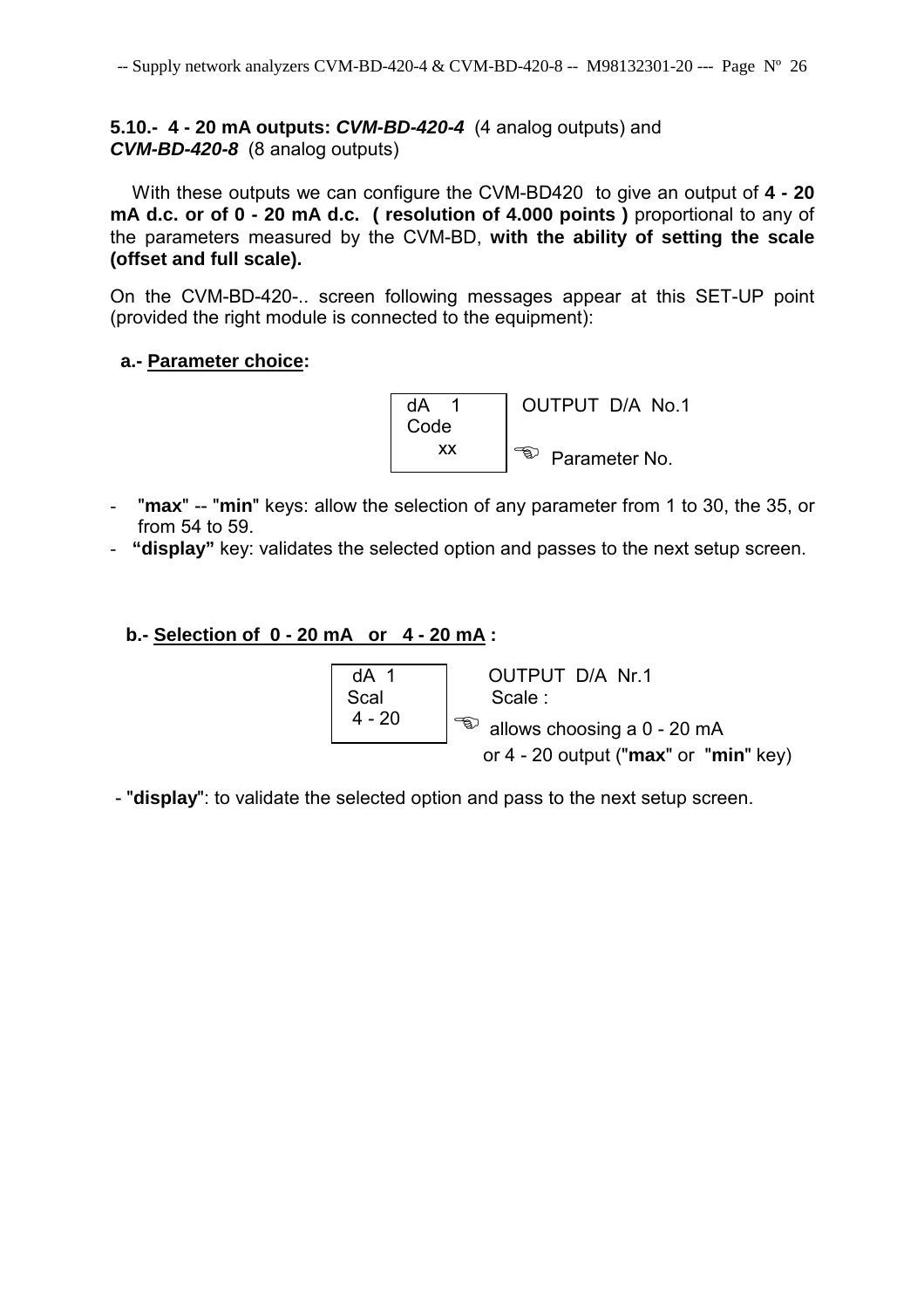# **c.- Scale offset**:

Value of the parameter that we assign as the zero of the scale.

| dA 1  |  |
|-------|--|
| Zero  |  |
| x xxx |  |
|       |  |

OUTPUT D/A No.1 Zero of the scale:  $\widehat{\mathbb{R}}$  allows choosing the zero of the scale (four digits with floating decimal point)

 - "**max**" key: it allows modifying the value of the blinking value. Every time it is pressed the number is increased.

- "**min**" key: it allows validating the blinking value and go to the next digit.

 **NOTE** : When you arrive at the last digit, you can move the position of the decimal point with the "**max**" key.

- "**display**": to validate the selected option and pass to the next setup screen.

**d.- Full scale:** Value of the parameter to which we assign the 20 mA.

| dA 1<br>F.ESC | OUTPUT D/A No.1<br>Full scale:            |
|---------------|-------------------------------------------|
| X.XXX         | allows choosing the full scale (20 mA)    |
|               | (four digits with floating decimal point) |

Proceed as in the previous section.

- To access the next option, press "**display**": setup options for the rest of analog outputs will appear up. Setup procedure is similar for any output.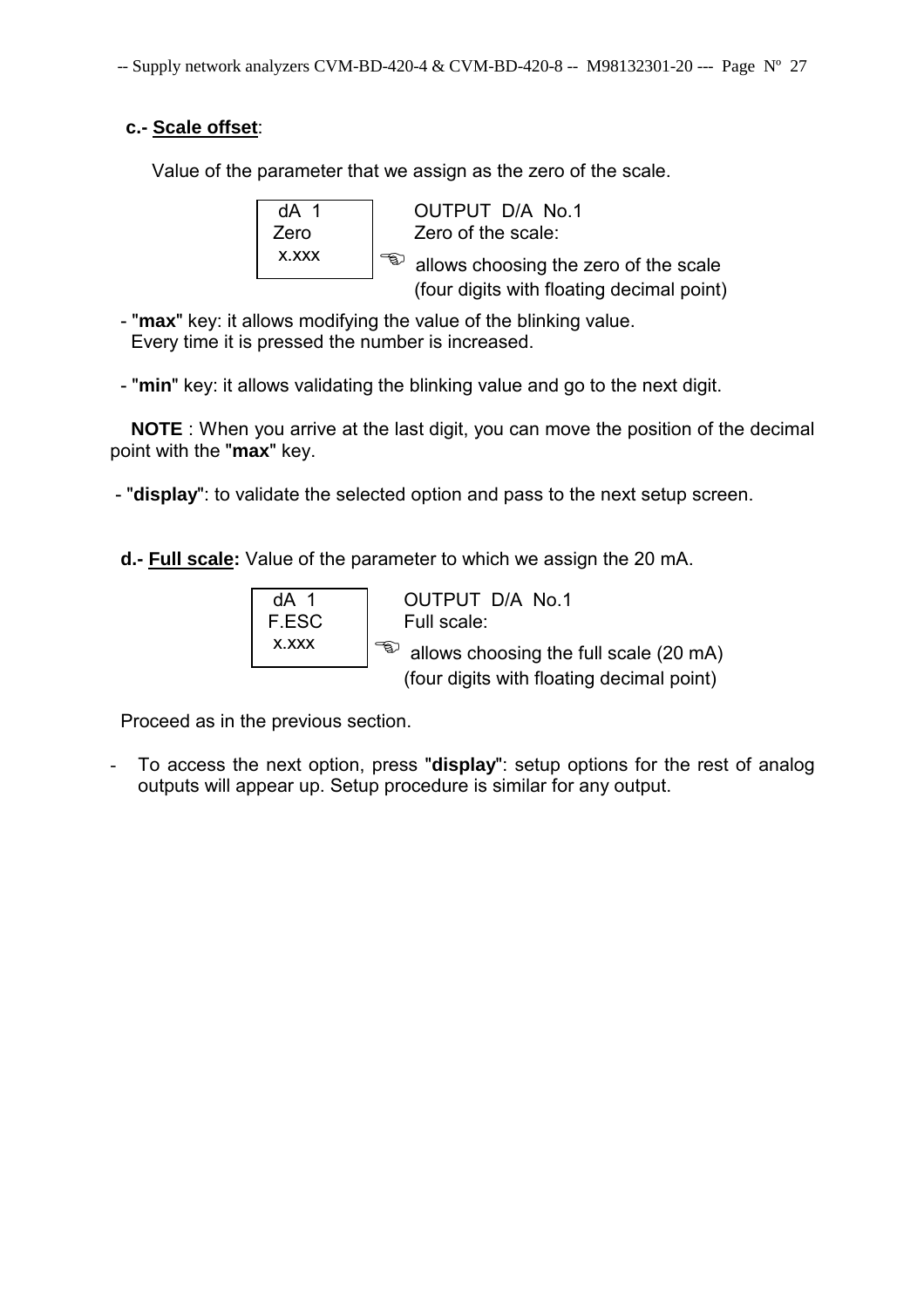-- Supply network analyzers CVM-BD-420-4 & CVM-BD-420-8 -- M98132301-20 --- Page Nº 28

# **1.- Output calculation:**

| $\sf Resolution$ =<br>$20 - Zero$                     | Offset & f. scale = defined by the |
|-------------------------------------------------------|------------------------------------|
| F. scale - offset                                     | user                               |
|                                                       | $Zero = 0$ mA or 4 mA              |
| $MA = ((F. scale - offset) \times Resolution) + Zero$ |                                    |
| $MV = mA \times ohms$                                 | $mV_{(100 ohms)} = mA \times 100$  |

- Maximum load is:

| CVM-BD-420-4: 400 Ω |  |
|---------------------|--|
| CVM-BD-420-8: 300 Ω |  |

- The maximum allowable offset is a value equal to the 90% of the full scale.

# -  **Output of the power factor parameter ( P.F.):**

| $1/4$ m/ | ----------------------------- | $\cdot$ m<br>--------------------------- / |  |
|----------|-------------------------------|--------------------------------------------|--|
| . .      |                               | — 1                                        |  |

# **2.- Default full scale:**

| <b>Parameter</b> | <b>Condition</b>  | Full scale (20 mA)                           |
|------------------|-------------------|----------------------------------------------|
| Voltages         | Primary $< 500$   | Primary x 500 /secondary                     |
| (V)              | Primary $> 500$   | Voltage primary                              |
| Currents (A)     |                   | Current primary                              |
| <b>Powers</b>    | For one phase     | voltage primary x current primary / 1000     |
| (kW)             | Three phase value | voltage primary x current primary x 3 / 1000 |
| Frequency (Hz)   |                   | 65                                           |
| P.F.             |                   | $-0.00$                                      |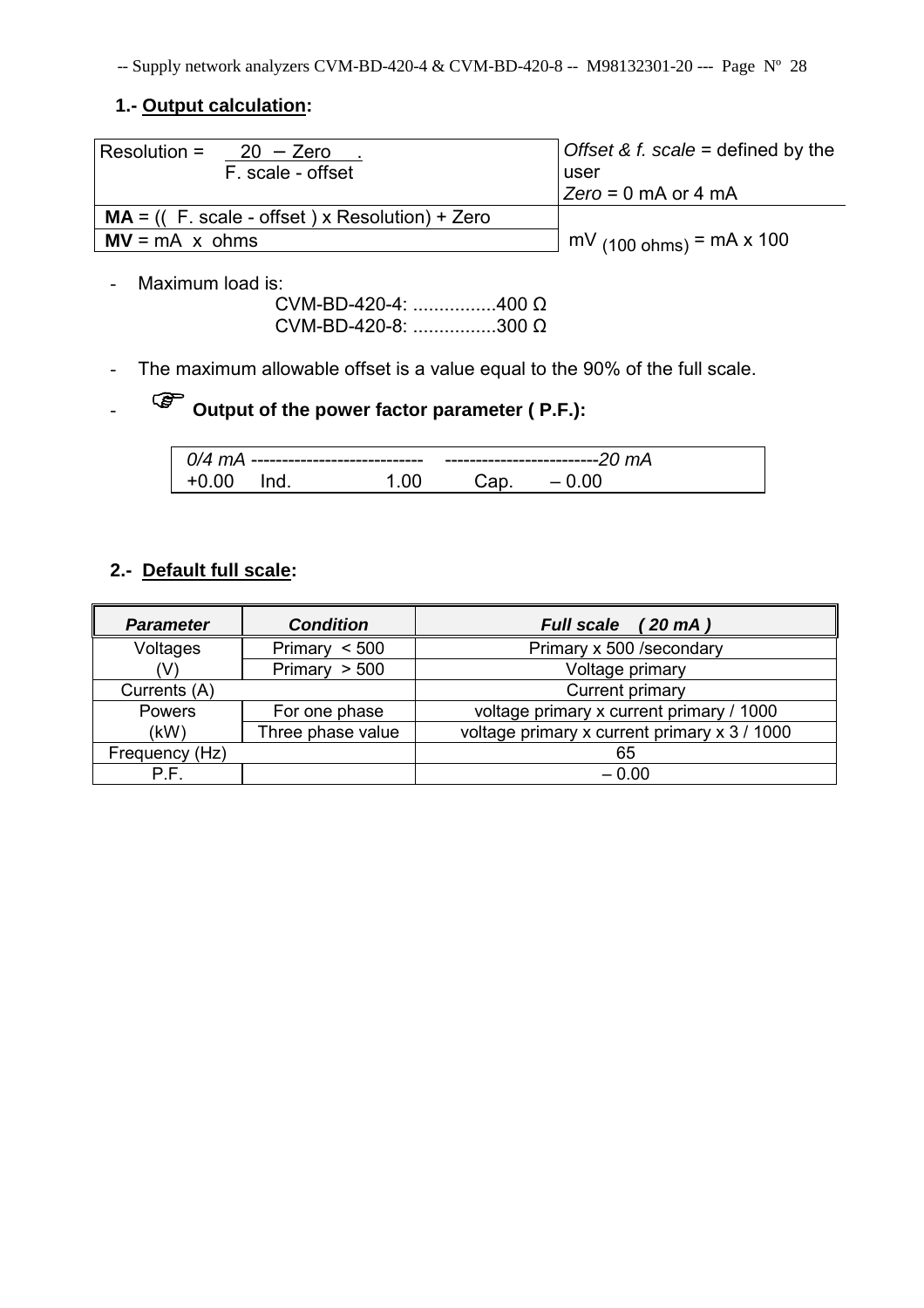# **6.- TECHNICAL FEATURES**

|                                                                          | Power supply : see specifications on the CVM-BD-420- rear                                                |  |  |  |
|--------------------------------------------------------------------------|----------------------------------------------------------------------------------------------------------|--|--|--|
| - CVM-BD-420-<br>Single phase<br>230 V a.c.                              |                                                                                                          |  |  |  |
| Voltage tolerance: +10 % / -15 %                                         |                                                                                                          |  |  |  |
|                                                                          | Frequency: 50  60 Hz                                                                                     |  |  |  |
|                                                                          |                                                                                                          |  |  |  |
| Operation temperature  0 to 50° C                                        |                                                                                                          |  |  |  |
| <b>Measuring Circuits:</b>                                               |                                                                                                          |  |  |  |
|                                                                          | Rated voltage  500 V a.c. Phase - Neutral / 866 V a.c. between phases                                    |  |  |  |
|                                                                          | Other voltages With appropriate voltage transformers                                                     |  |  |  |
|                                                                          |                                                                                                          |  |  |  |
| Permanent overload 1.2 In                                                |                                                                                                          |  |  |  |
| Current input power 0.6 VA                                               |                                                                                                          |  |  |  |
| Maximum burden per 20 mA channel :                                       |                                                                                                          |  |  |  |
| CVM-BD-420-4: 400 Ω                                                      |                                                                                                          |  |  |  |
| CVM-BD-420-8: 300 Ω                                                      |                                                                                                          |  |  |  |
| <b>Accuracy class:</b>                                                   |                                                                                                          |  |  |  |
|                                                                          |                                                                                                          |  |  |  |
|                                                                          |                                                                                                          |  |  |  |
|                                                                          |                                                                                                          |  |  |  |
|                                                                          |                                                                                                          |  |  |  |
| Test conditions:                                                         |                                                                                                          |  |  |  |
|                                                                          | - Errors due to Voltage T. and Current T. are not included<br>- Temperature between $+5$ °C and $+45$ °C |  |  |  |
|                                                                          |                                                                                                          |  |  |  |
| - Power factor between 0.5 and 1<br>- Measured values between 5 %  100 % |                                                                                                          |  |  |  |
|                                                                          |                                                                                                          |  |  |  |
| <b>Constructive characteristics:</b>                                     |                                                                                                          |  |  |  |
| Box type<br>Connection:                                                  | Self-extinguishing, plastic casing                                                                       |  |  |  |
|                                                                          | Metallic terminals with "posidraft" screws                                                               |  |  |  |
| Fixing :                                                                 | Fitted onto symmetrical DIN 46277 (EN 50022) rail                                                        |  |  |  |
| Frontal cover:                                                           | Screw fixing (Passing hole $\varnothing$ 4,2 mm).<br>Lexan                                               |  |  |  |
| Protection:                                                              |                                                                                                          |  |  |  |
|                                                                          | Built-in relay : IP 41<br>Terminals : IP 20                                                              |  |  |  |
| <b>Dimensions</b>                                                        | 140 x 70 x 110 mm (8 modules relay as per DIN 43 880)                                                    |  |  |  |
| Safety                                                                   | Category II, as perEN-61010                                                                              |  |  |  |
| <b>Standards</b>                                                         | EN 60664, EN 61010-1, EN 61036, IEC 60801, IEC 60571-1,                                                  |  |  |  |
|                                                                          | EN 50081-1, EN 50082-1, VDE 110, UL 94                                                                   |  |  |  |
|                                                                          |                                                                                                          |  |  |  |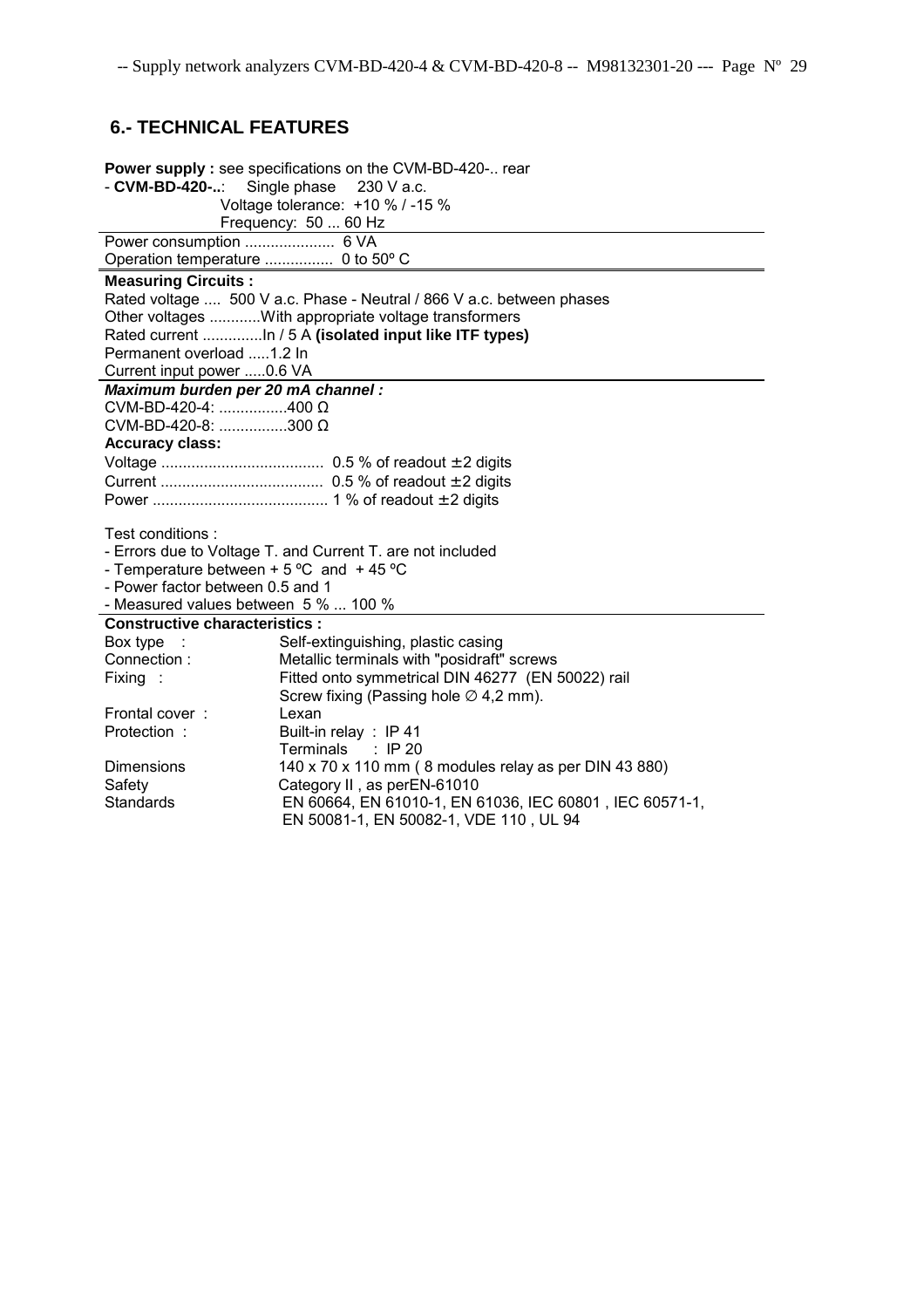Dimensions :



## **7.- SAFETY CONSIDERATIONS**



 All installation specification described at the previous chapters named INSTALLATION AND STARTUP, INSTALLATION MODES and SPECIFICATIONS.

 Note that with the instrument powered on, the terminals could be dangerous to touching and cover opening actions or elements removal may allow accessing dangerous parts. This instrument is factory-shipped at proper operation condition.